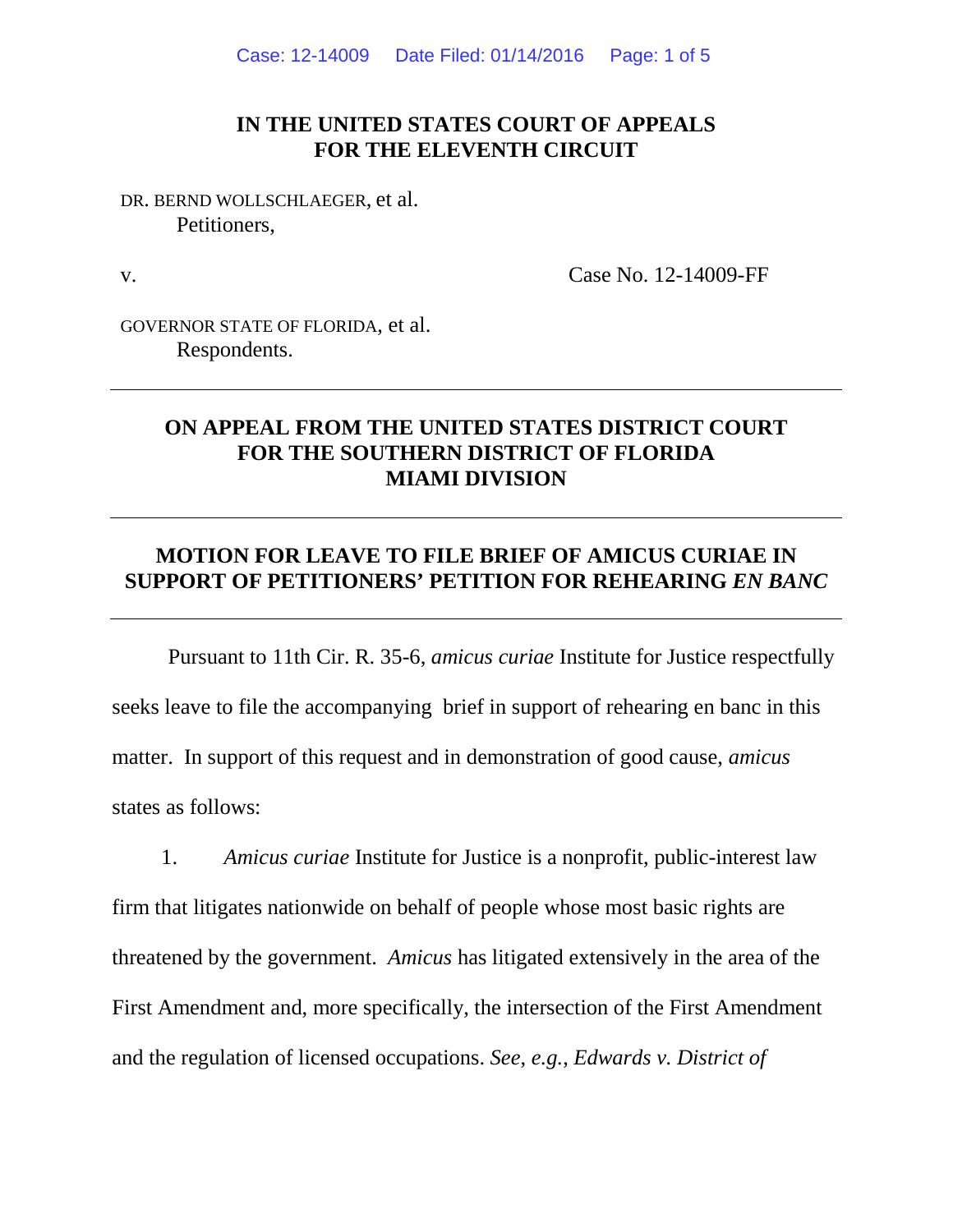*Columbia*, 755 F.3d 996 (D.C. Cir. 2014) (challenging the regulation of speech by tour guides); *Cooksey v. Futrell*, 721 F.3d 226 (4th Cir. 2013) (same, dietary speech); *Hines v. Alldredge*, No. 1:13-CV-56 (S.D. Texas filed Apr. 8, 2013) (same, veterinary speech); *Rosemond v. Markham*, No. 3:13-cv-00042, 2015 WL 5769091 (E.D. Ky. Sept. 30, 2015) (same, parenting advice); *Taucher v. Born*, 53 F. Supp. 2d 464 (1999) (same, commodities-trading advice).

2. The accompanying amicus brief focuses on the relevance of the U.S. Supreme Court's recent decision in *Holder v. Humanitarian Law Project*, 561 U.S. 1 (2010). Although *Humanitarian Law Project* is the Supreme Court's most recent and most authoritative discussion on the First Amendment's protection of individualized expert advice—an issue at the heart of this case—the panel majority failed to seriously grapple with that decision, and ultimately rendered a decision that cannot be squared with *Humanitarian Law Project*. *Amicus* believes that its brief will assist this Court in reaching a decision that is consistent with that precedent.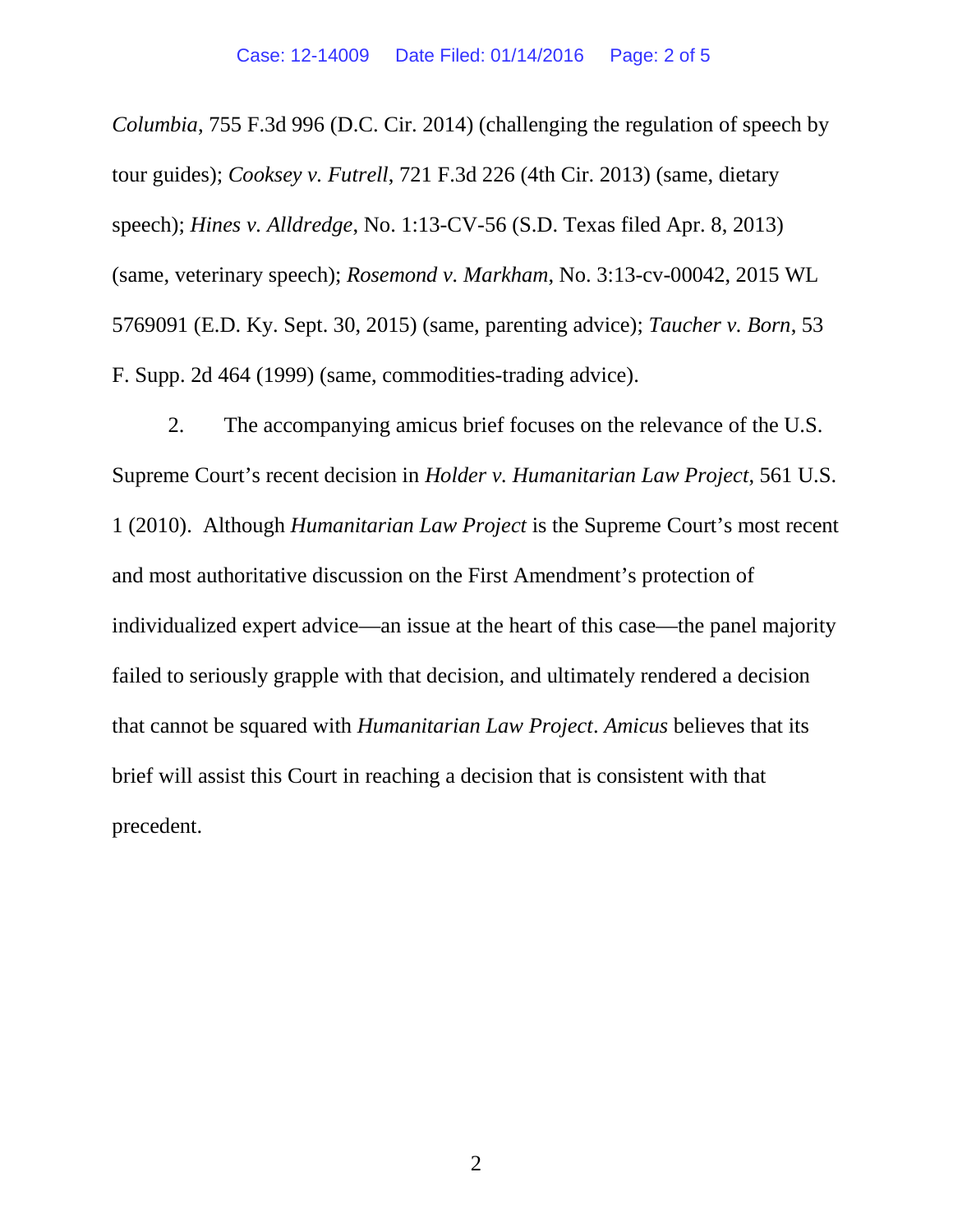Dated: January 14, 2016.

Respectfully submitted,

/s/ Paul M. Sherman **INSTITUTE FOR JUSTICE** Paul M. Sherman (DC Bar No. 978663) Robert McNamara (VA Bar No. 73208) Jeff Rowes (NY Bar No. 4211991) 901 North Glebe Road, Suite 900 Arlington, VA 22203-1854 Tel: (703) 682-9320 Fax: (703) 682-9321 Email: psherman@ij.org, rmcnamara@ij.org, jrowes@ij.org *Attorneys for Amicus Curiae*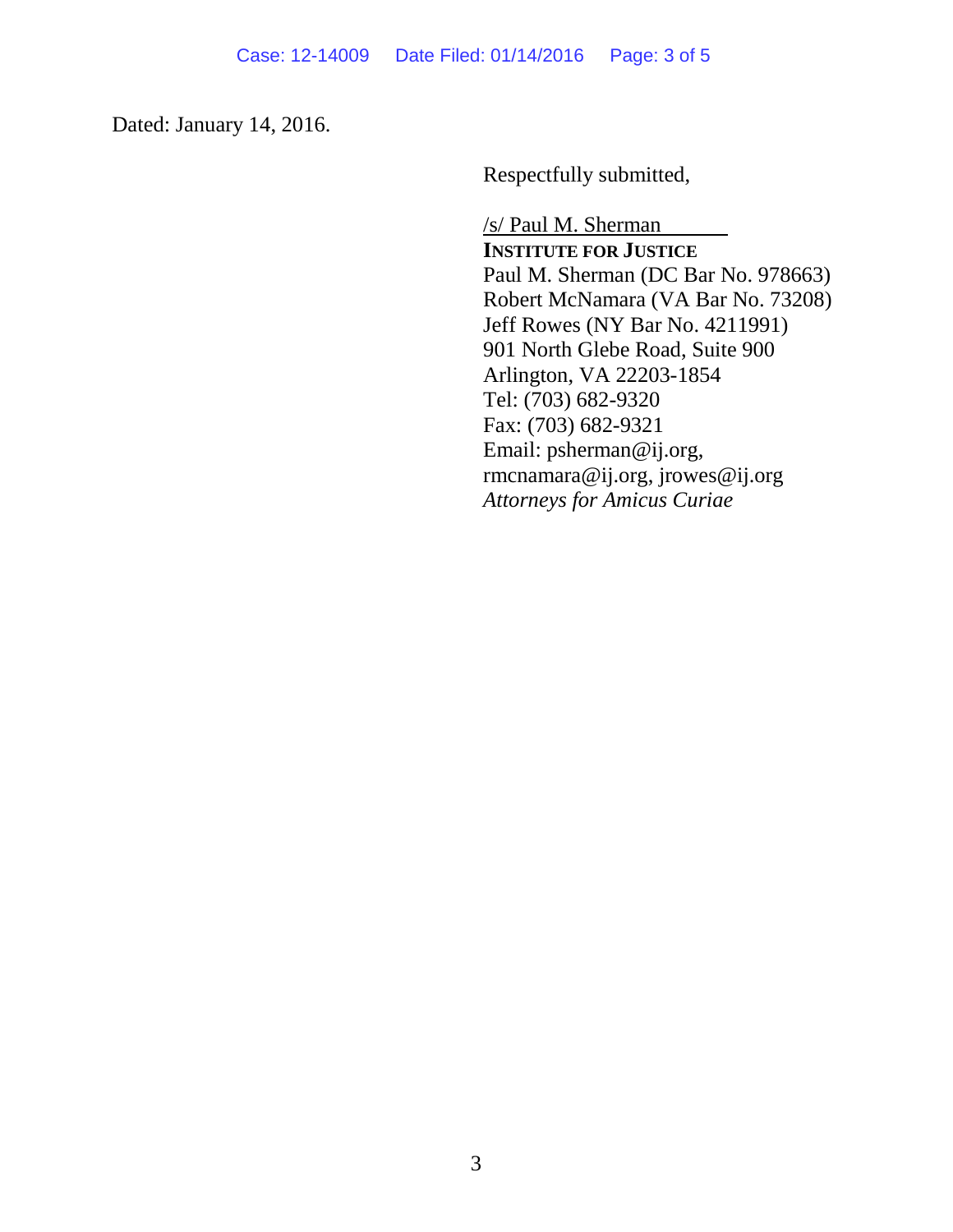# **CERTIFICATE OF FILING AND SERVICE**

I hereby certify that on this 14th day of January, 2016, I caused this Motion

for Leave to File Brief of *Amicus Curiae* in Support of the Petition for Rehearing

*En Banc* to be filed and notice of such filing was delivered electronically to the

following registered CM/ECF users:

Edward M. Mullins ASTIGARRAGA DAVIS MULLINS & GROSSMAN, P.A. 701 Brickell Avenue, 16th Floor Miami, Florida 33131-2847 Telephone: (305) 372-8282

Jonathan E. Lowy BRADY CENTER TO PREVENT GUN VIOLENCE 840 First Street NE, Suite 400 Washington, D.C. 20002 Telephone: (202) 370-8104

Douglas H. Hallward-Driemeier Mariel Goetz ROPES & GRAY LLP 2099 Pennsylvania Ave., NW Washington, D.C. 20006 Telephone: (202) 508-4600

Erin R. Macgowan Alexandra L. Roth ROPES & GRAY LLP Prudential Tower 800 Boylston Street Boston, Massachusetts 02199-3600 Telephone: (617) 951-7000

*Counsel for Petitioners*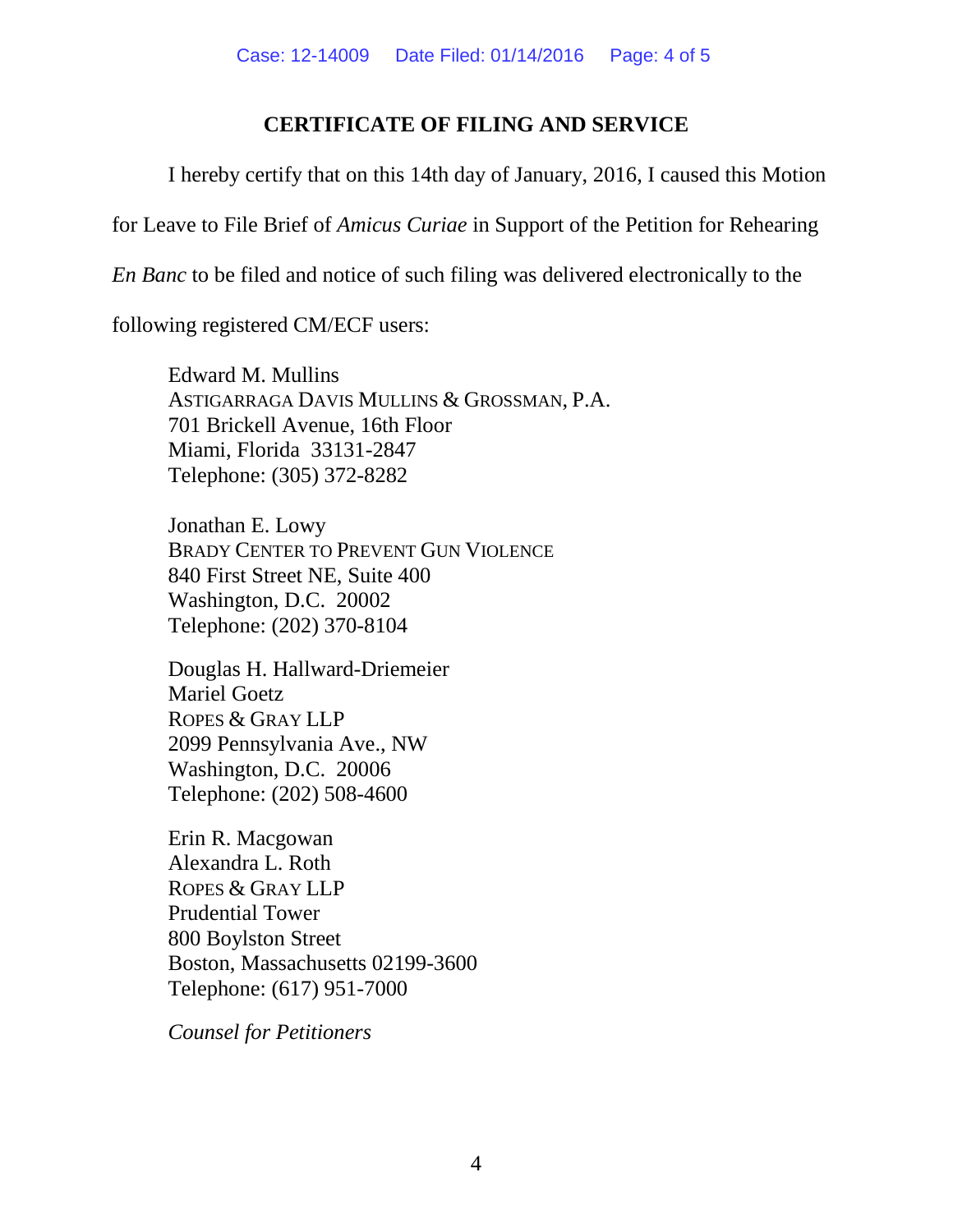Pam Bondi Allen C. Winsor Timothy Osterhaus Jason Vail Diane G. DeWolf Rachel E. Nordby Office of the Attorney General PL01 – The Capitol Tallahassee, Florida 32399-1050

*Counsel for Respondents*

/s/ Paul M. Sherman *Counsel for Amicus Curiae*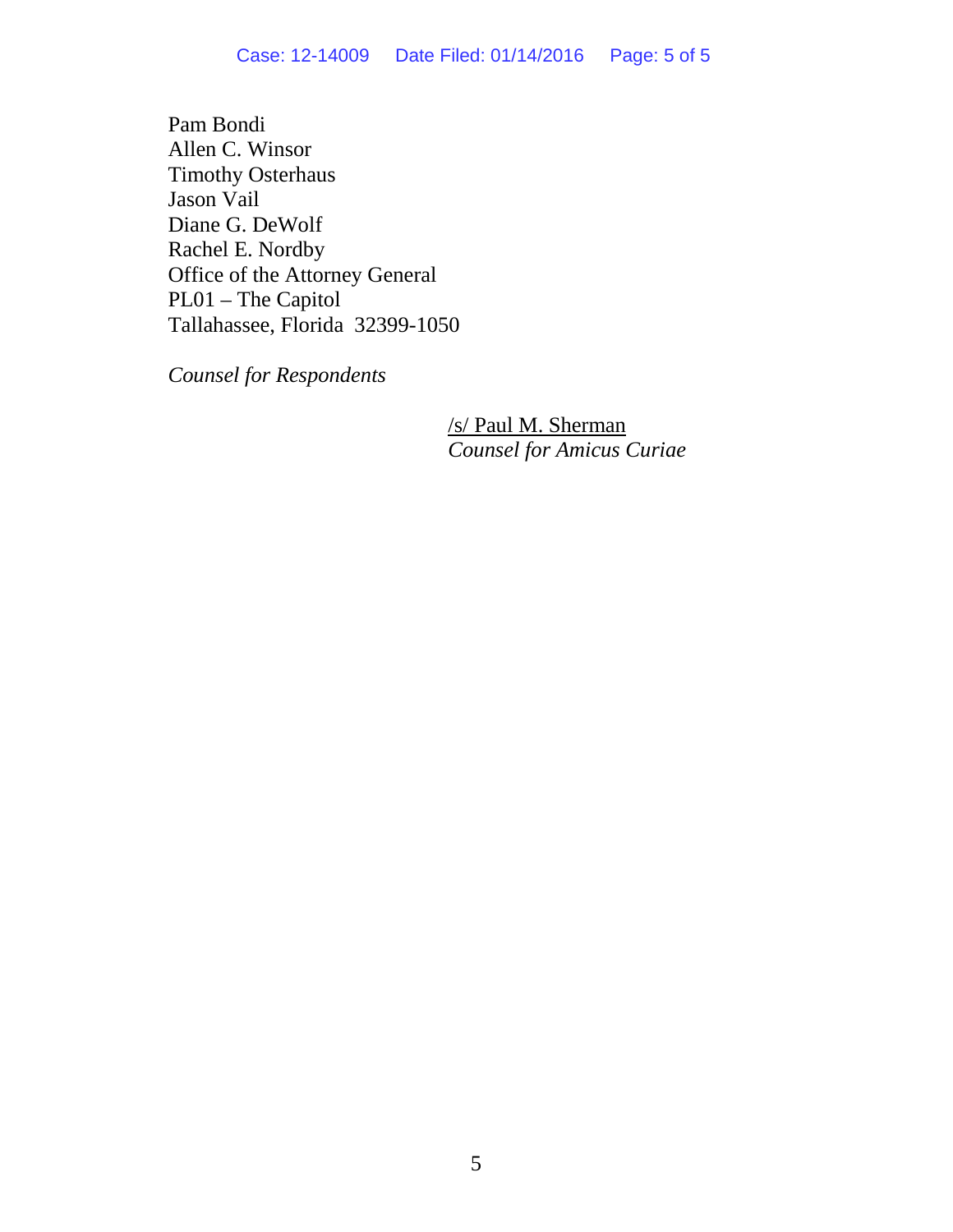### **RECORD NO. 12-14009-FF**

# In The United States Court of Appeals For The Eleventh Circuit

# **DR. BERND WOLLSCHLAEGER,** *et al.***,**

*Petitioners***,**

**versus**

# **GOVERNOR OF THE STATE OF FLORIDA,** *et al.***,**

*Respondents.*

# **ON APPEAL FROM THE UNITED STATES DISTRICT COURT FOR THE SOUTHERN DISTRICT OF FLORIDA**

# **BRIEF OF** *AMICUS CURIAE* **INSTITUTE FOR JUSTICE IN SUPPORT OF THE PETITION FOR REHEARING** *EN BANC*

**Paul M. Sherman Robert J. McNamara Jeff Rowes INSTITUTE FOR JUSTICE 901 North Glebe Road, Suite 900 Arlington, Virginia 22203-1854 (703) 682-9320**

*Counsel for Amicus Curiae Institute for Justice*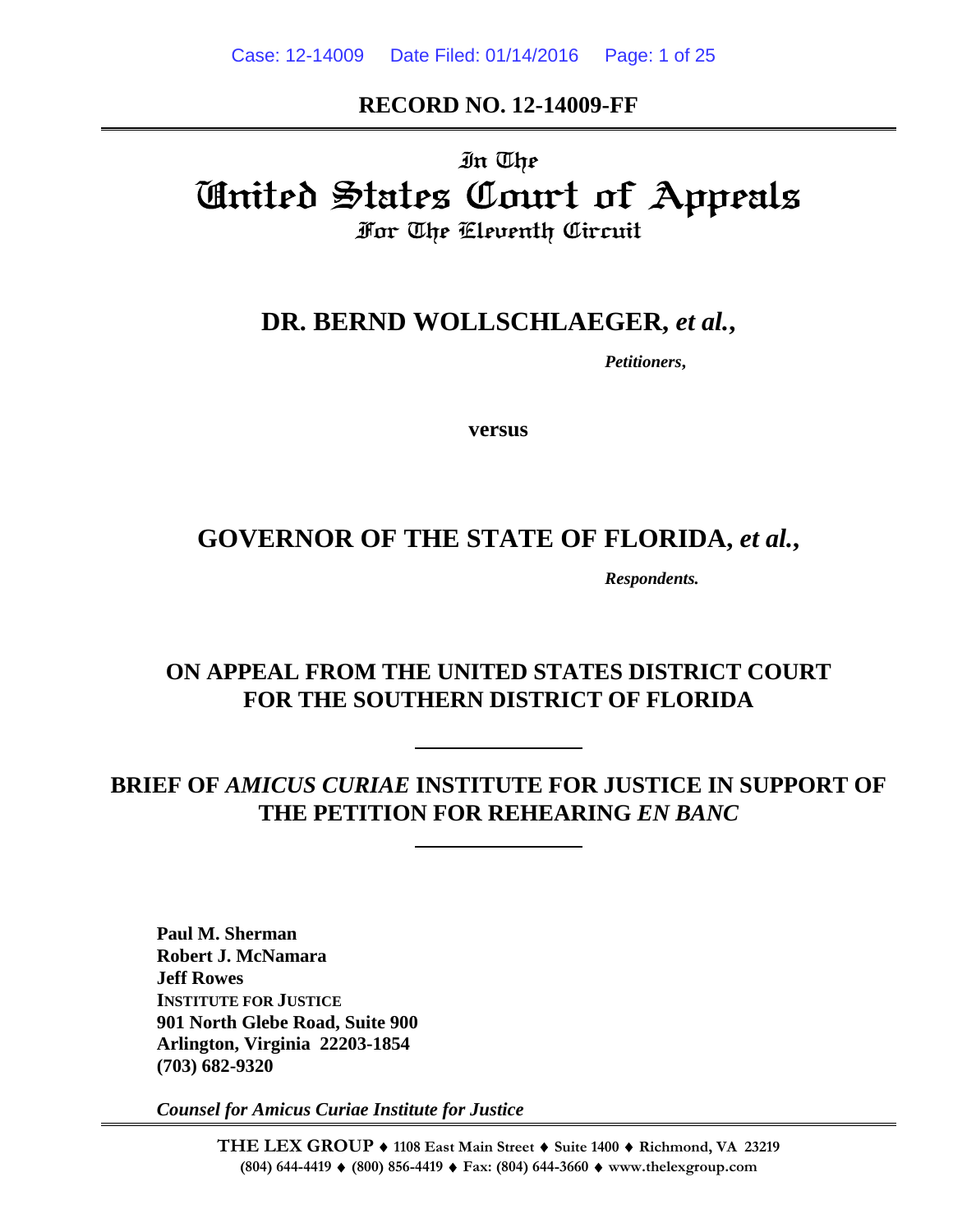Dr. Bernd Wollschlaeger v. Governor State of Florida Docket No. 12-14009-FF

# **IN THE UNITED STATES COURT OF APPEALS FOR THE ELEVENTH CIRCUIT**

DR. BERND WOLLSCHLAEGER, et al. Petitioners,

v.

Case No. 12-14009-FF

GOVERNOR STATE OF FLORIDA, et al. Respondents.

# **ON APPEAL FROM THE UNITED STATES DISTRICT COURT FOR THE SOUTHERN DISTRICT OF FLORIDA MIAMI DIVISION**

# **CERTIFICATE OF INTERESTED PERSONS AND CORPORATE DISCLOSURE STATEMENT**

\_\_\_\_\_\_\_\_\_\_\_\_\_\_\_\_\_\_\_\_\_\_\_\_\_\_\_\_\_\_\_\_\_\_\_\_\_\_\_\_\_\_\_\_\_\_\_\_\_\_\_\_\_\_\_\_\_\_\_\_\_\_\_\_\_\_

The undersigned counsel certifies that in addition to the persons and entities identified in the Petition for Rehearing *En Banc*, the following person may have an interest in the outcome of this case:

Jeff Rowes

*Counsel for Amicus Curiae Institute for Justice*

Amicus Curiae Institute for Justice is not a subsidiary or affiliate of a

publicly owned corporation, and no publicly owned corporation, not a party to the

litigation, has a financial interest in the outcome of this case.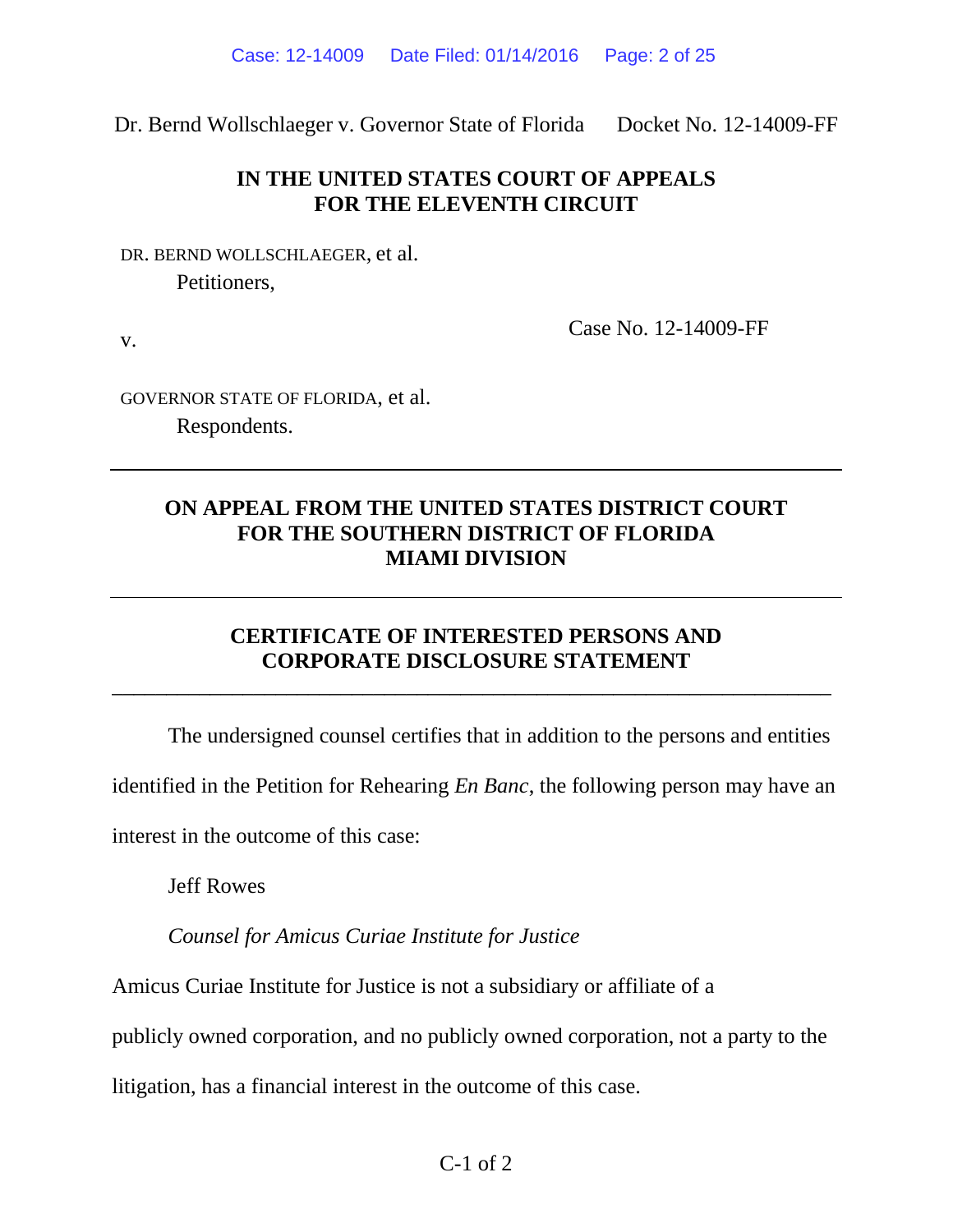Dr. Bernd Wollschlaeger v. Governor State of Florida Docket No. 12-14009-FF

Dated this 14th day of January, 2016.

Respectfully submitted,

/s/ Paul Sherman **INSTITUTE FOR JUSTICE** Paul M. Sherman (DC Bar No. 978663) Robert J. McNamara (VA Bar No. 73208) Jeff Rowes (NY Bar No. 4211991) 901 North Glebe Road, Suite 900 Arlington, VA 22203-1854 Tel: (703) 682-9320 Fax: (703) 682-9321 Email: psherman@ij.org, rmcnamara@ij.org, jrowes@ij.org *Attorneys for Amicus Curiae*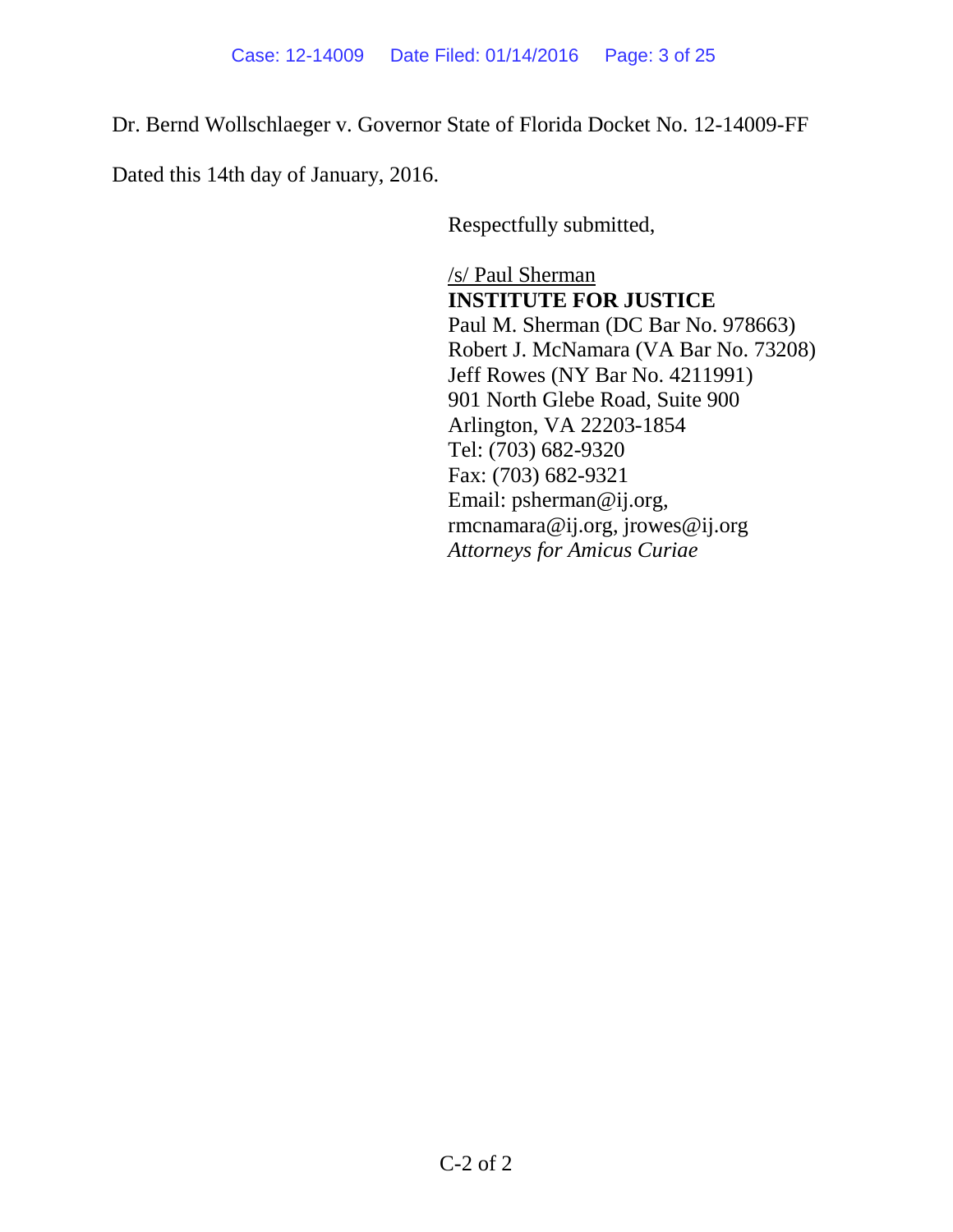### **RULE 35-5(C) CERTIFICATION**

I express a belief, based on a reasoned and studied professional judgment, that the panel decision is contrary to the following decisions of the Supreme Court of the United States and that consideration by the full court is necessary to secure and maintain uniformity of decisions in this court: *Holder v. Humanitarian Law Project*, 561 U.S. 1 (2010), and *Reed v. Town of Gilbert*, 135 S. Ct. 2218 (2015), both of which hold that all content-based restrictions on speech are subject to strict scrutiny, regardless of the government's motivations in passing the law.

I further express a belief, based on a reasoned and studied professional judgment, that this appeal involves one or more questions of exceptional importance: First, it raises the question of whether this Court should adopt a professional-speech exception to the First Amendment under which one-on-one advice between a subject-matter expert and that expert's customer or client receives reduced protection. Second, and relatedly, it raises the question of whether speech is entitled to less First Amendment protection because a court determines that a speaker is in a powerful position that might enable him to persuade his listener to exercise (or not exercise) a fundamental right.

#### /s/ Paul Sherman

Attorney of Record for *Amicus* Institute for Justice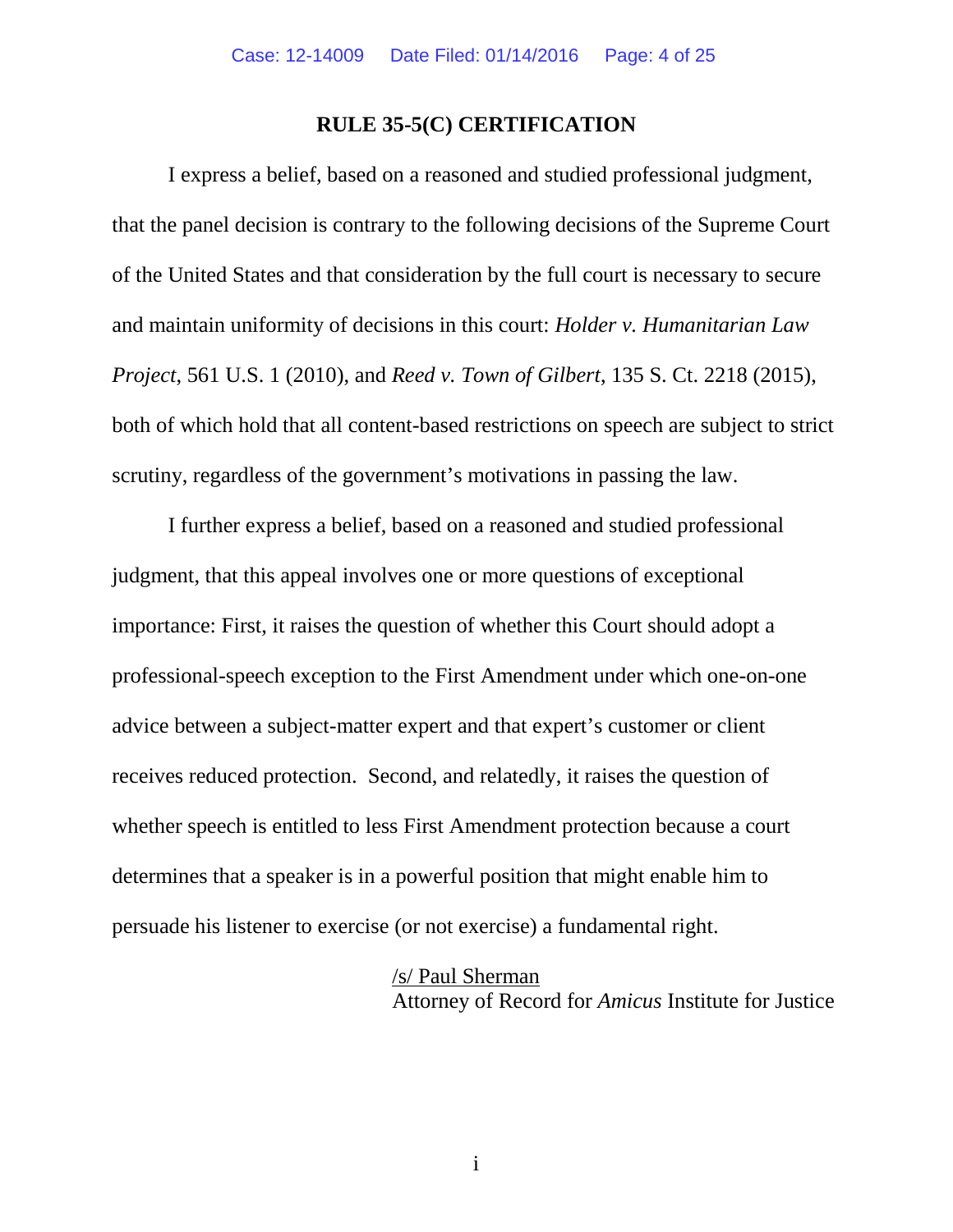# **TABLE OF CONTENTS**

|                | CERTIFICATE OF INTERESTED PERSONS AND                            |
|----------------|------------------------------------------------------------------|
|                |                                                                  |
|                |                                                                  |
|                |                                                                  |
|                |                                                                  |
|                |                                                                  |
|                |                                                                  |
|                |                                                                  |
| $\mathbf{I}$ . | En Banc Review Is Necessary Because <i>Humanitarian Law</i>      |
|                | <i>Project</i> Forecloses the Creation of a Separate Category of |
|                |                                                                  |
| II.            | The Government Never Has an Interest Under Any Standard of       |
|                | Review, Much Less a Compelling Interest Under Strict             |
|                | Scrutiny, in Suppressing Speech Because It Might Be              |
|                |                                                                  |
|                |                                                                  |
|                | CERTIFICATE OF FILING AND SERVICE                                |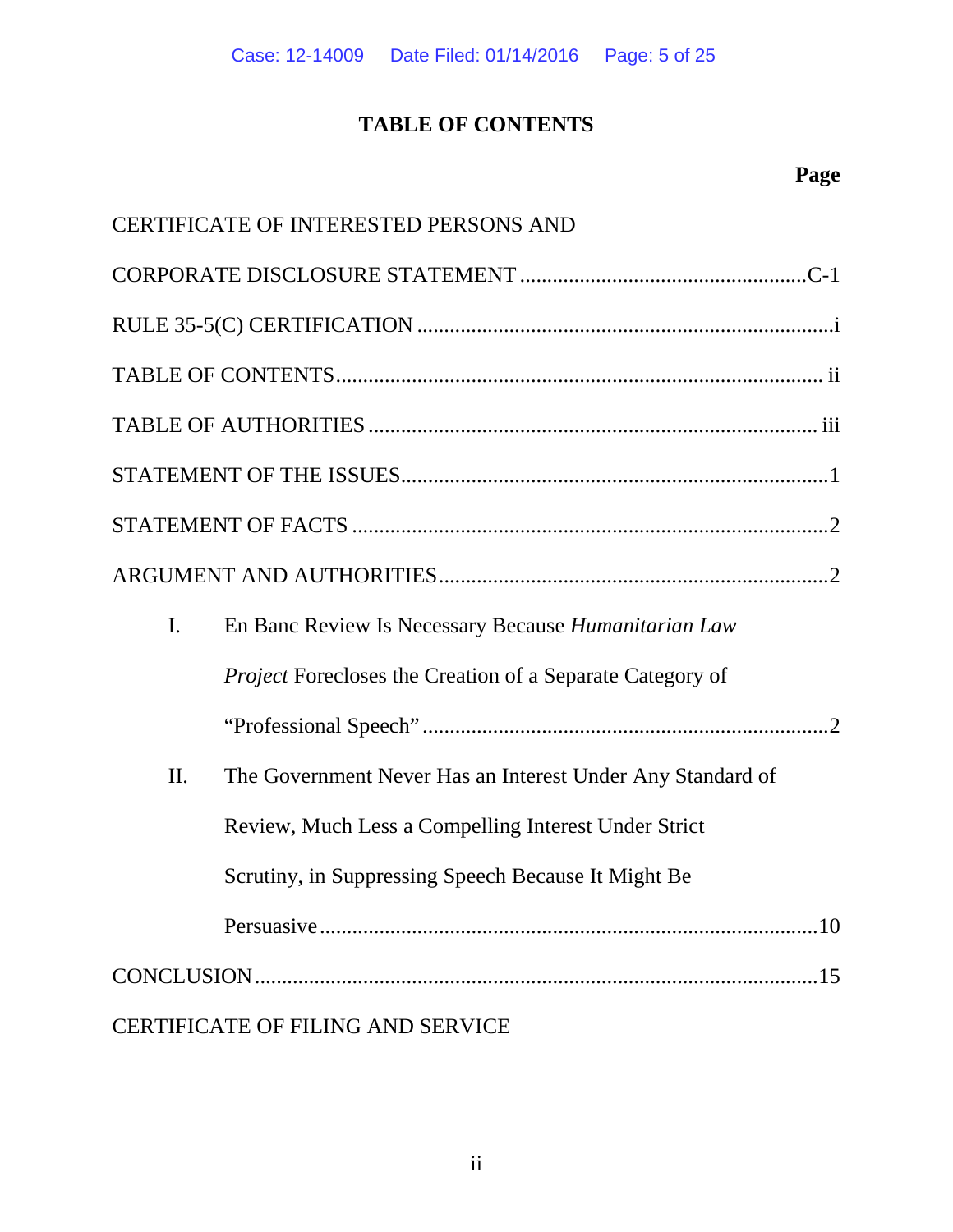# **TABLE OF AUTHORITIES**

| Page(s)                              |
|--------------------------------------|
| <b>CASES</b>                         |
| 44 Liquormart v. Rhode Island,       |
|                                      |
| Brown v. Ent. Merchs. Ass'n,         |
|                                      |
| Citizens United v. FEC,              |
|                                      |
| Dana's R.R. Supply v. Florida,       |
|                                      |
| Davis v. FEC,                        |
|                                      |
| First Nat'l Bank v. Bellotti,        |
|                                      |
| *Holder v. Humanitarian Law Project, |
|                                      |
| Lowe v. $S.E.C.,$                    |
|                                      |

*\*Chief Authorities are Designated by Asterisk.*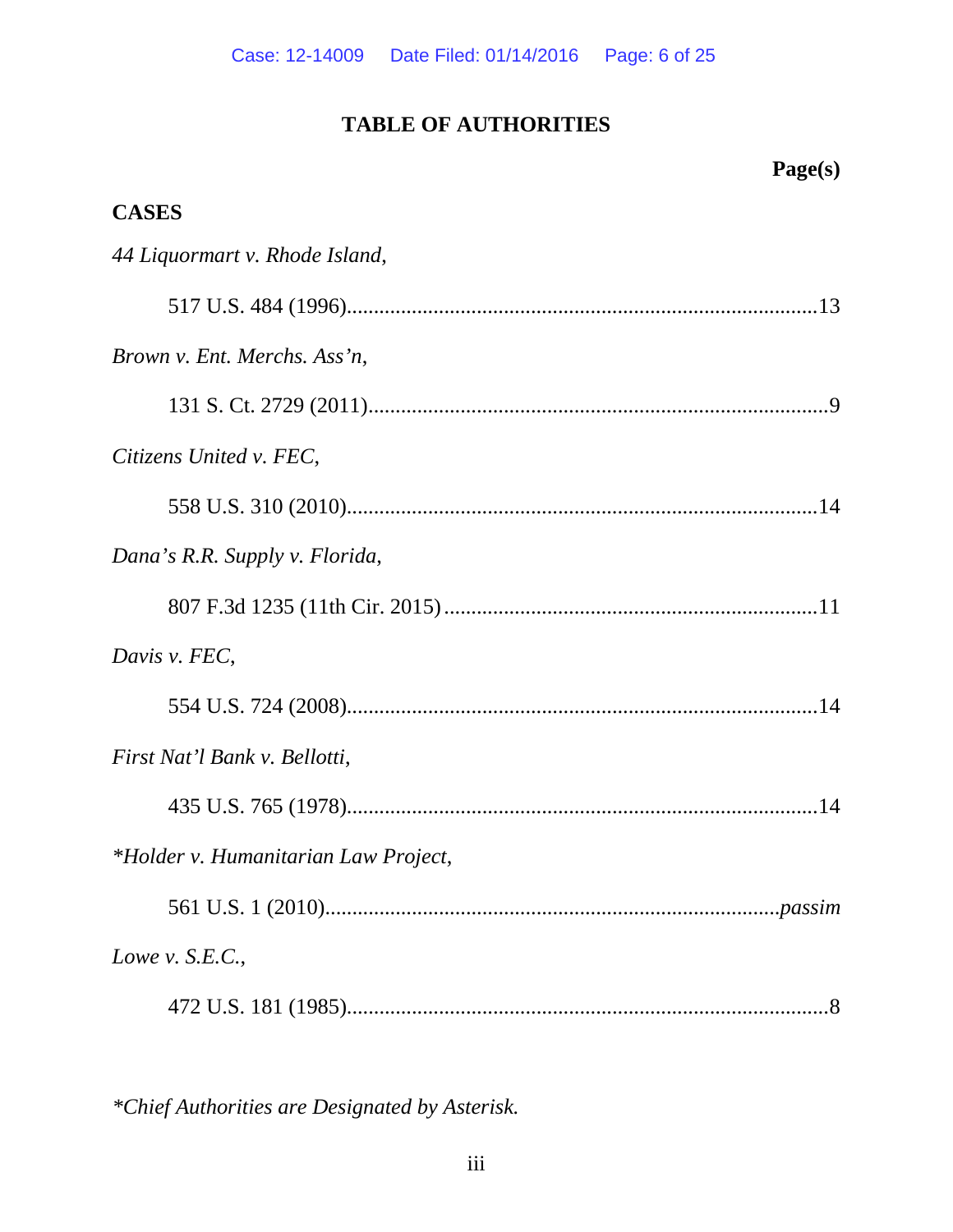| <i>*Reed v. Town of Gilbert,</i>                 |
|--------------------------------------------------|
|                                                  |
| Riley v. Nat'l Fed'n of the Blind of N.C., Inc., |
|                                                  |
| Rosemond v. Markham,                             |
| No. 13-42-GFVT, 2015 U.S. Dist. LEXIS 134214,    |
|                                                  |
| Snyder v. Phelps,                                |
|                                                  |
| *Sorrell v. IMS Health, Inc.,                    |
|                                                  |
| Thomas v. Collins,                               |
|                                                  |
| *United States v. Stevens,                       |
|                                                  |
| W. Va. State Bd. of Educ. v. Barnette,           |
|                                                  |
| <b>CONSTITUTIONAL PROVISION</b>                  |
|                                                  |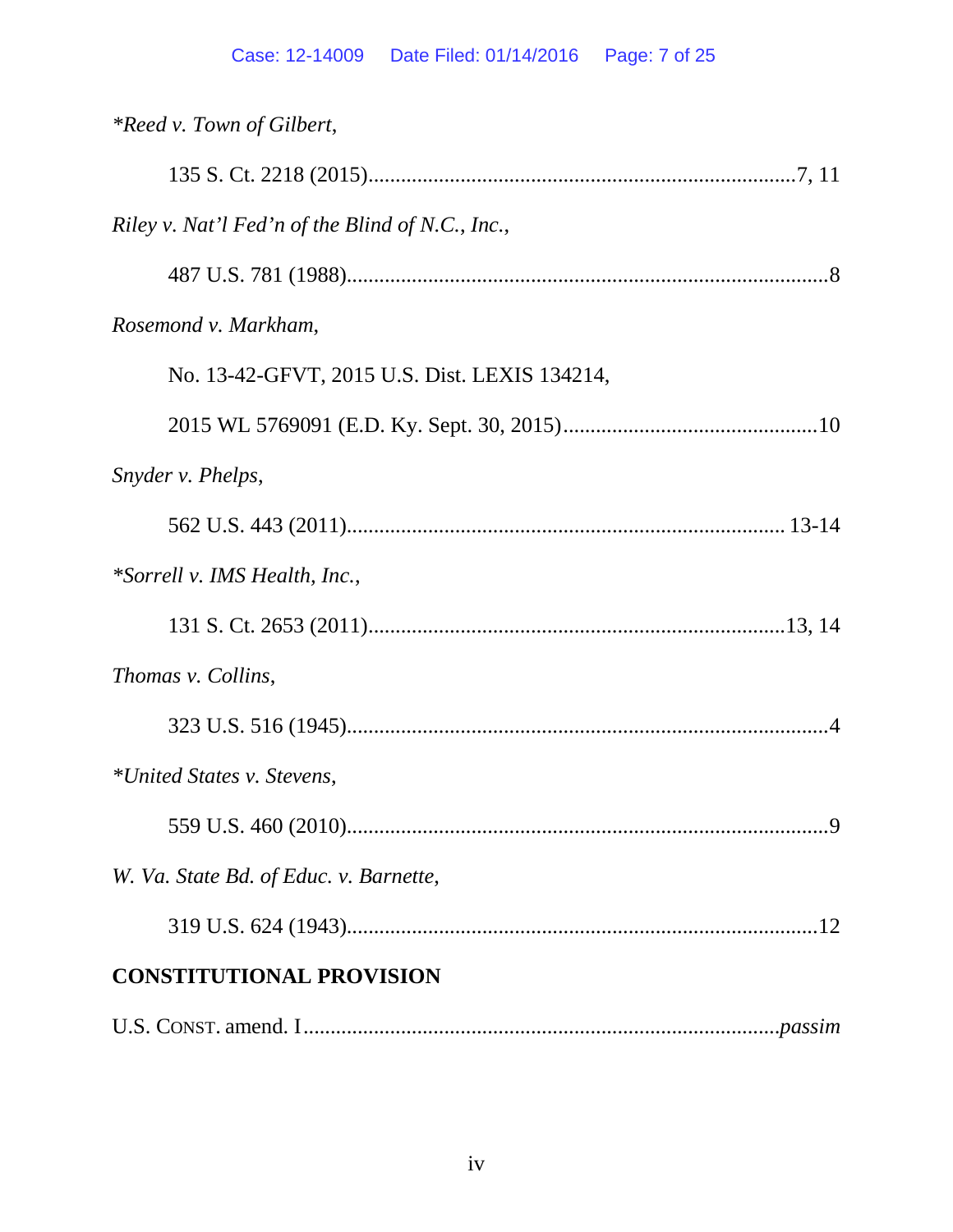#### **STATEMENT OF THE ISSUES**

Amicus Institute for Justice urges the Court to grant en banc review for two reasons. First, the panel opinion errs by announcing a complex new doctrine of "professional speech" that conflicts irreconcilably with *Holder v. Humanitarian Law Project*, 561 U.S. 1 (2010). The majority holds that certain kinds of individualized advice from a specialist to a layperson constitute a distinct category of speech that is likely entitled to reduced constitutional protection. But this holding conflicts directly with the unanimous holding in *Humanitarian Law Project* that individualized technical advice receives full First Amendment protection.

Second, rehearing is necessary because the panel majority also held in the alternative that the government has a compelling interest in suppressing truthful speech about lawful conduct (such as refraining from gun possession) if the conduct is related to a fundamental right and the court perceives a "power disparity" between the speaker and listener. This is unprecedented and anathema to the First Amendment: No court has ever held that the government has *any* interest (let alone a compelling one) in suppressing truthful speech about lawful activity simply because the government fears that a respected speaker may be *persuasive* to the listener.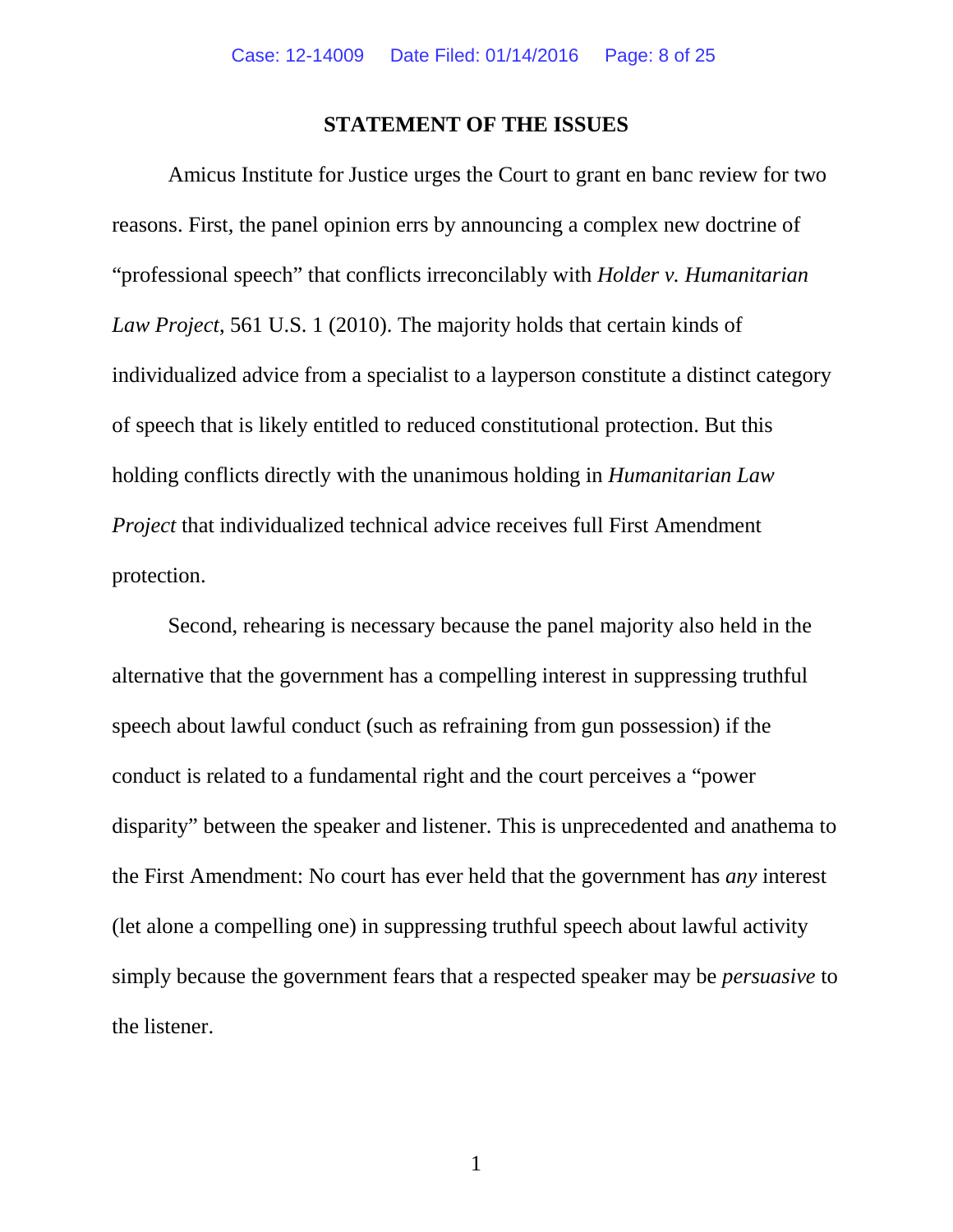### **STATEMENT OF FACTS**

As Petitioners do, *amicus* adopts the statement of facts in Judge Wilson's dissent in the second panel opinion. *See* Pet. for Reh'g En Banc 4.

### **ARGUMENT AND AUTHORITIES**

Rehearing is necessary in this case for two reasons. First, the panel majority adopts a "professional speech" exception to the First Amendment that is squarely at odds with the Supreme Court's free-speech jurisprudence. Second, the panel's recognition of a compelling government interest in suppressing speech where there is a "significant power imbalance" between speaker and listener is both unprecedented and deeply dangerous to First Amendment law.

# **I. En Banc Review Is Necessary Because** *Humanitarian Law Project* **Forecloses the Creation of a Separate Category of "Professional Speech."**

This case should be reheard en banc because the panel majority's extensive discussion of the so-called "professional speech" exception to ordinary First Amendment doctrine is erroneous. The panel's legal conclusions conflict directly with the Supreme Court's unanimous conclusion in *Holder v. Humanitarian Law Project*, 561 U.S. 1 (2010), that individualized expert advice is entitled to the full protection of the First Amendment. Moreover, a long line of Supreme Court precedent in addition to *Humanitarian Law Project* clearly demonstrates that the majority erred by creating a new exception to the First Amendment for individualized expert advice.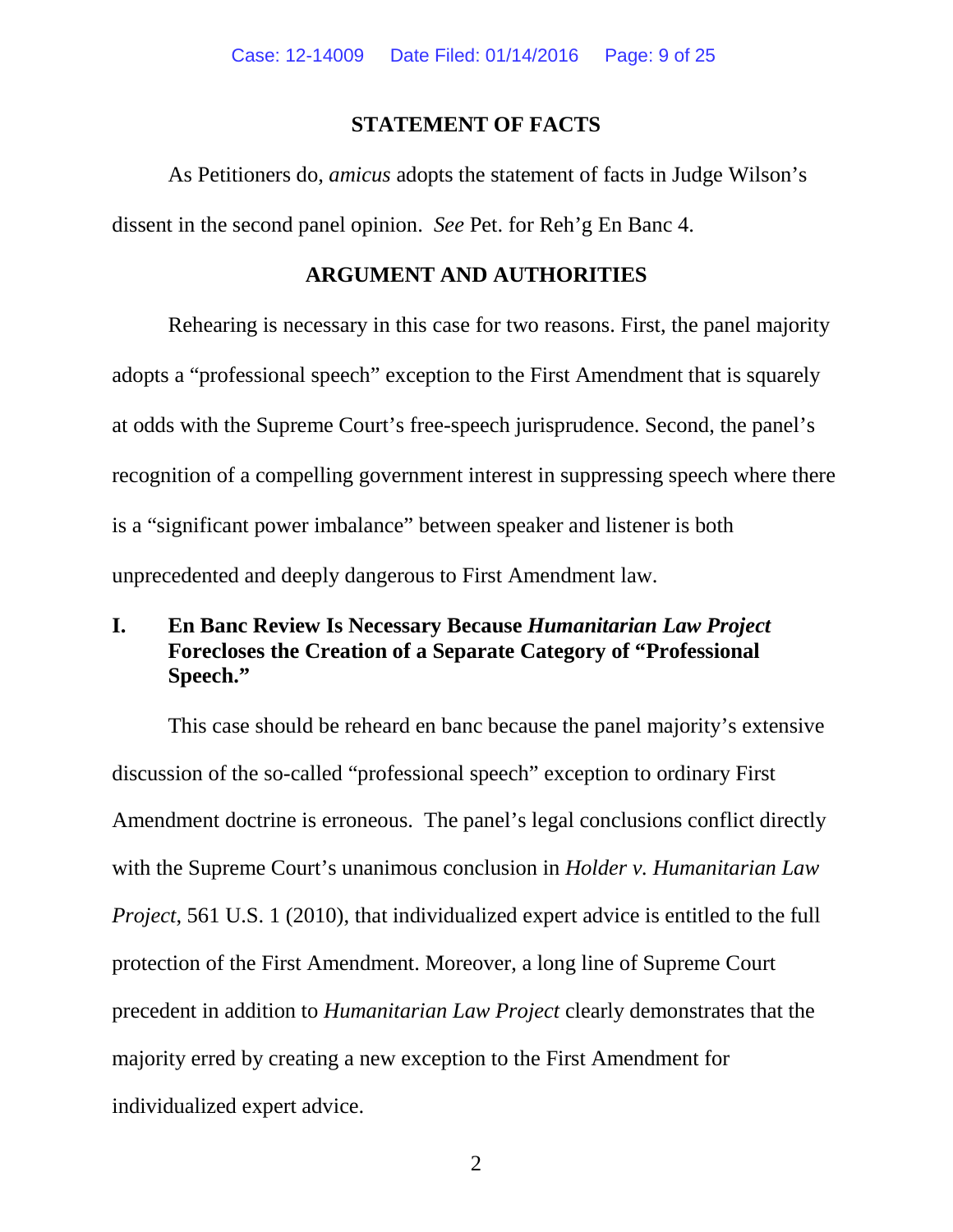The premise of the majority's free-speech analysis is that speech in the form of individualized professional advice comprises a distinct First Amendment category. Slip op. 48 ("First, we must examine what constitutes professional speech."). According to the majority, "the doctrinal category of 'professional speech," *id.*, applies when the speech "is uttered in furtherance of the practice of medicine and within the confines of a fiduciary relationship." *Id.* at 53. As a result, the panel majority found that the speech in question here (doctor-patient speech about guns in the context of a doctor-patient relationship) fell within its definition of "professional speech."

This categorization mattered because the majority believes that distinct, doctrinally important considerations arise in the professional-speech context that justify applying a lower standard of review than in other First Amendment cases. Although the majority ultimately deemed it unnecessary to identify the precise standard of review and (as discussed below) purported to apply strict scrutiny out of an abundance of caution, the opinion is clear that professional speech warrants *at most* the intermediate scrutiny that applies to commercial speech. Rather than strict scrutiny, the majority states, "a lesser level of scrutiny applies" when "the State seeks to regulate speech by professionals in a context in which the State's interest in regulating for the protection of the public is more deeply rooted." Slip op. 56. The majority concluded that "the restriction at issue here fits cleanly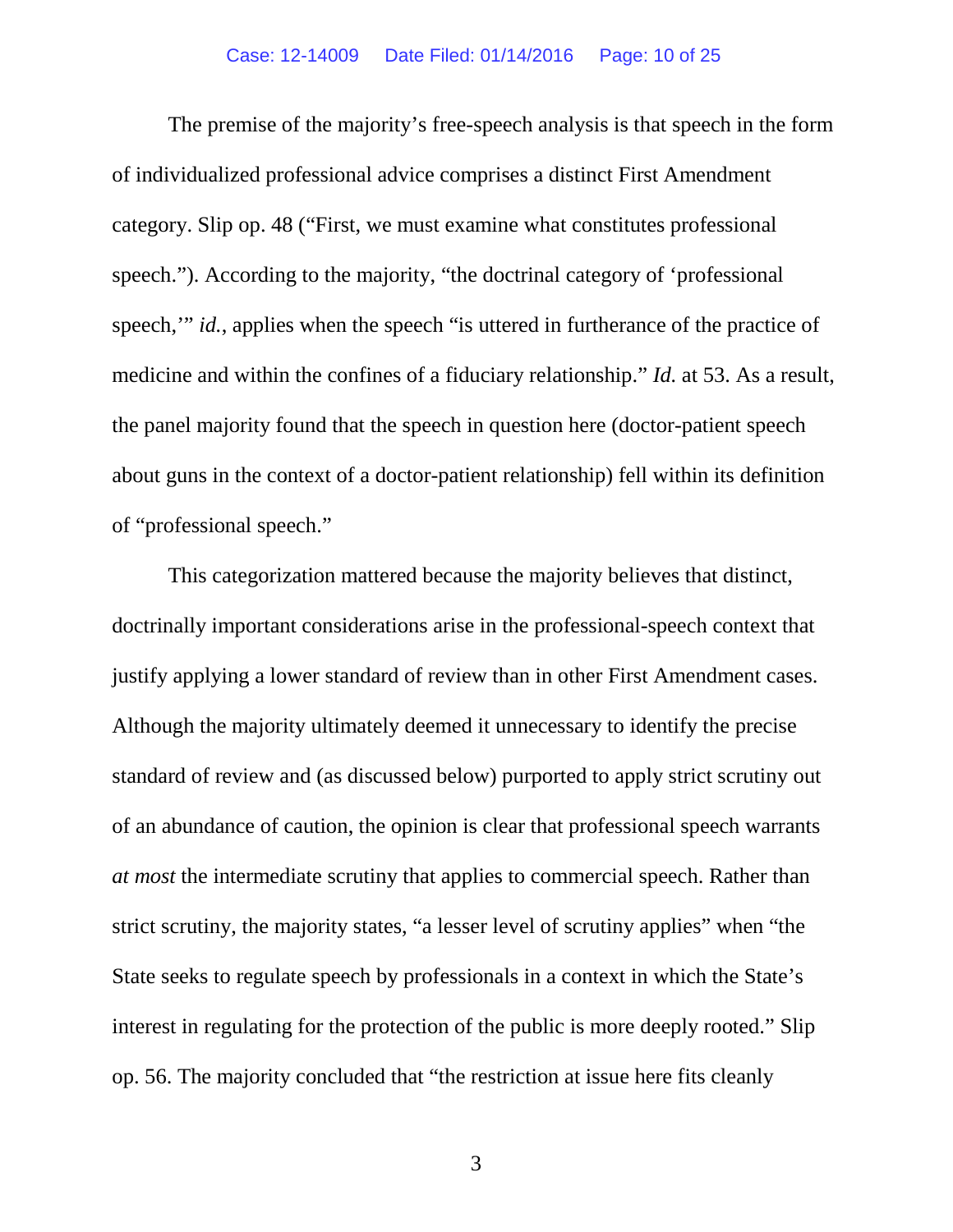#### Case: 12-14009 Date Filed: 01/14/2016 Page: 11 of 25

within" the professional-speech doctrine because "courts have long recognized the authority—duty even—of States to regulate the practice of professions to 'to shield[] the public against the untrustworthy, the incompetent, or the irresponsible.'" *Id.* (quoting *Thomas v. Collins*, 323 U.S. 516, 545 (1945) (Jackson, J., concurring) (alteration in original)).

In explaining why intermediate scrutiny was the appropriate standard, the majority also found it significant that "the authority of the State to regulate relationships of a fiduciary character via the common law is, if anything, a more venerable proposition than the principle that the State possesses regulatory authority over the professions." *Id.* at 58. Indeed, the majority suggests that the intermediate scrutiny of the commercial-speech test is *too* rigorous for restrictions on professional speech: "[O]ne could make the case that when enacting laws governing the type of quintessential professional speech with which we are concerned here, the State has even more regulatory leeway than when regulating promotional speech by professionals, given the fiduciary context within which the former occurs." *Id.* at 59.

En banc review is necessary because the professional-speech exception announced by the majority below conflicts fatally with *Humanitarian Law Project*. In that case, the Supreme Court unanimously held that restrictions on individualized technical advice were a form of content-based regulation that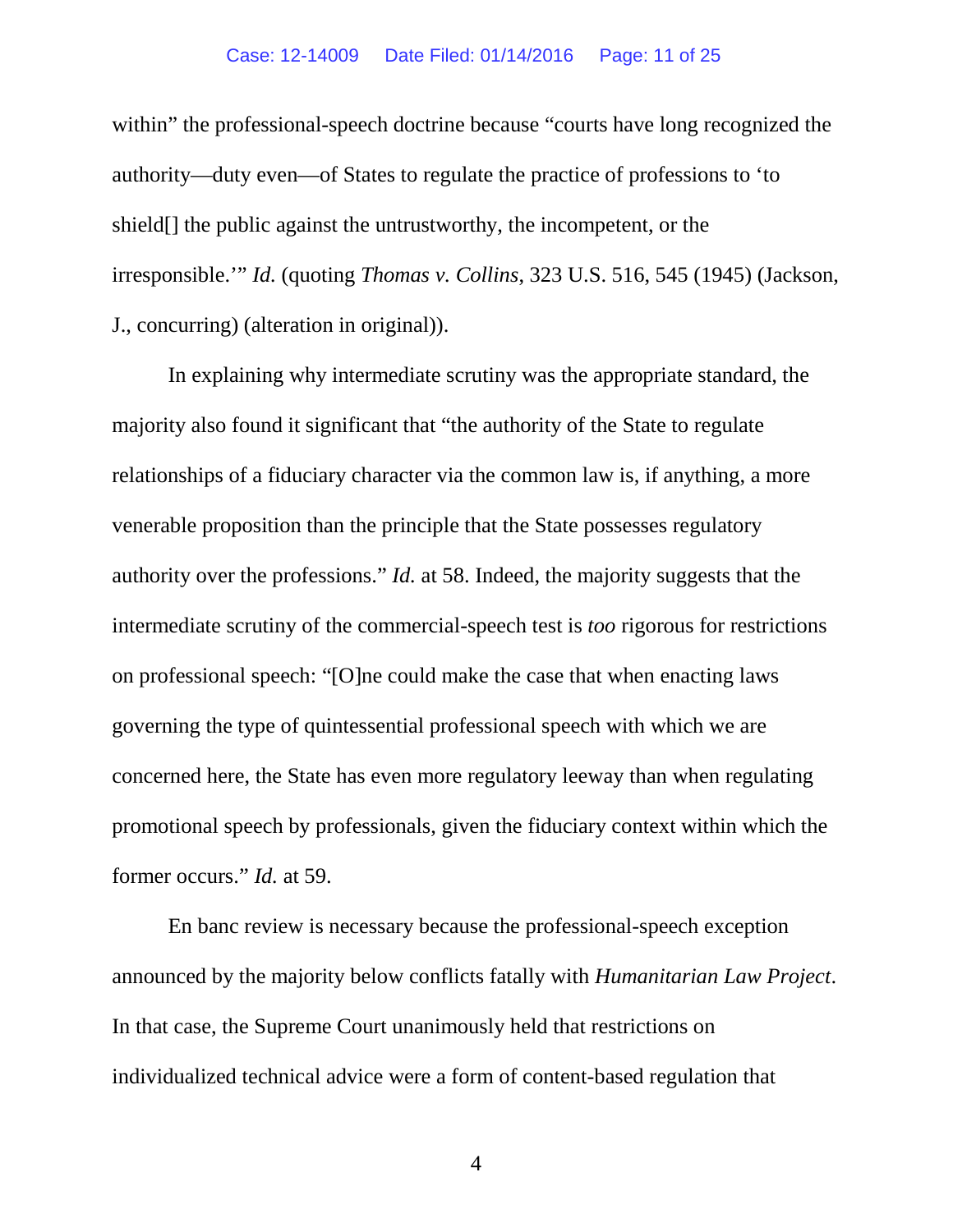triggers strict scrutiny. 561 U.S. at 28. There is no way to reconcile the holding in *Humanitarian Law Project* with the conclusion of the majority below that a professional-speech exception to the First Amendment even exists, much less that restrictions on professional speech warrant, at most, intermediate scrutiny.

*Humanitarian Law Project* is the Supreme Court's most recent and most authoritative pronouncement on the analysis of restrictions on individualized technical advice. In that case, the Supreme Court considered the constitutionality of a federal law that prohibited anyone from providing "material support" to designated foreign terrorists in the form of (among other things) "training" or "expert advice or assistance." 561 U.S. at 8-9. The plaintiffs consisted of "two U.S. citizens and six domestic organizations" with special expertise that wished to provide technical "train[ing] [to] members of [the Kurdistan Workers' Party (PKK)] on how to use humanitarian and international law to peacefully resolve disputes" and to "teach[] PKK members how to petition various representative bodies such as the United Nations for relief." *Id.* at 10, 14-15. The "material support" at issue, in other words, was privately communicated technical advice from a specialist to a layperson. *See id.*

*Humanitarian Law Project* controls because it set forth the Supreme Court's conclusion that there is nothing special about, and strict scrutiny applies to, restrictions on speech in the form of individualized technical advice that is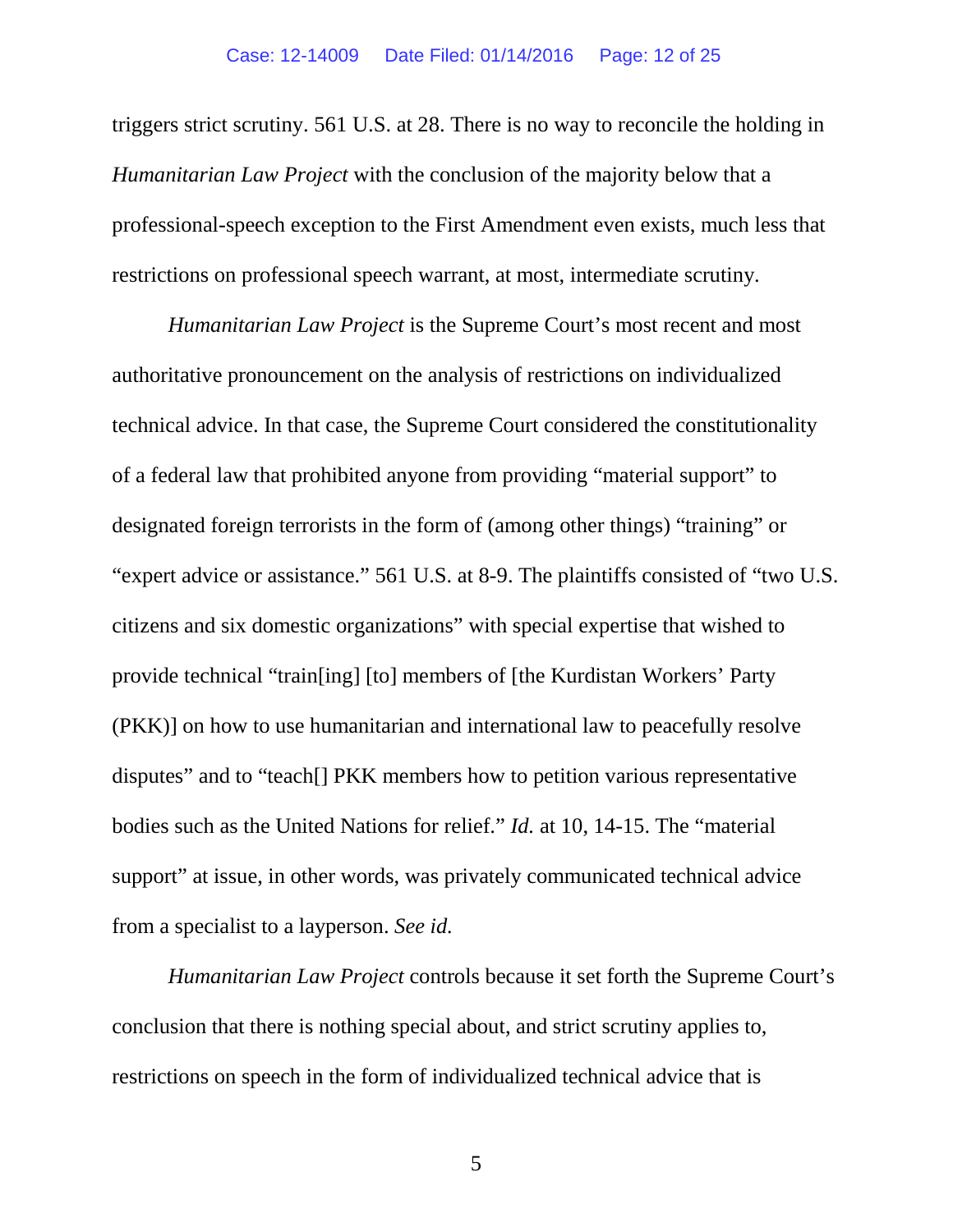privately communicated from a specialist to a layperson. Indeed, the Supreme Court held that the distinction between generalized speech to the public and individualized advice to a specific layperson was a content-based distinction triggering strict scrutiny:

> [The material-support prohibition] regulates speech on the basis of its content. Plaintiffs want to speak to [designated terrorist organizations], and whether they may do so under [the law] depends on what they say. If plaintiffs' speech to those groups imparts a "specific skill" or communicates advice derived from "specialized knowledge"—for example, training on the use of international law or advice on petitioning the United Nations—then it is barred. On the other hand, plaintiffs' speech is not barred if it imparts only general or unspecialized knowledge.

*Humanitarian Law Project*, 561 U.S. at 27 (citations omitted).

The speech in *Humanitarian Law Project* is materially identical to the speech here: a technical specialist (doctor) privately providing individualized advice (about gun ownership) to a layperson (patient). Not only that, the majority's professional-speech doctrine is materially similar to the Department of Justice's unsuccessful argument in *Humanitarian Law Project* that only intermediate scrutiny should apply. There, the DOJ asserted that intermediate scrutiny should apply because the *purpose* of the material support provision was to protect the public by regulating the conduct of specialists who interact with terrorist organizations. Here, the majority concluded that intermediate scrutiny is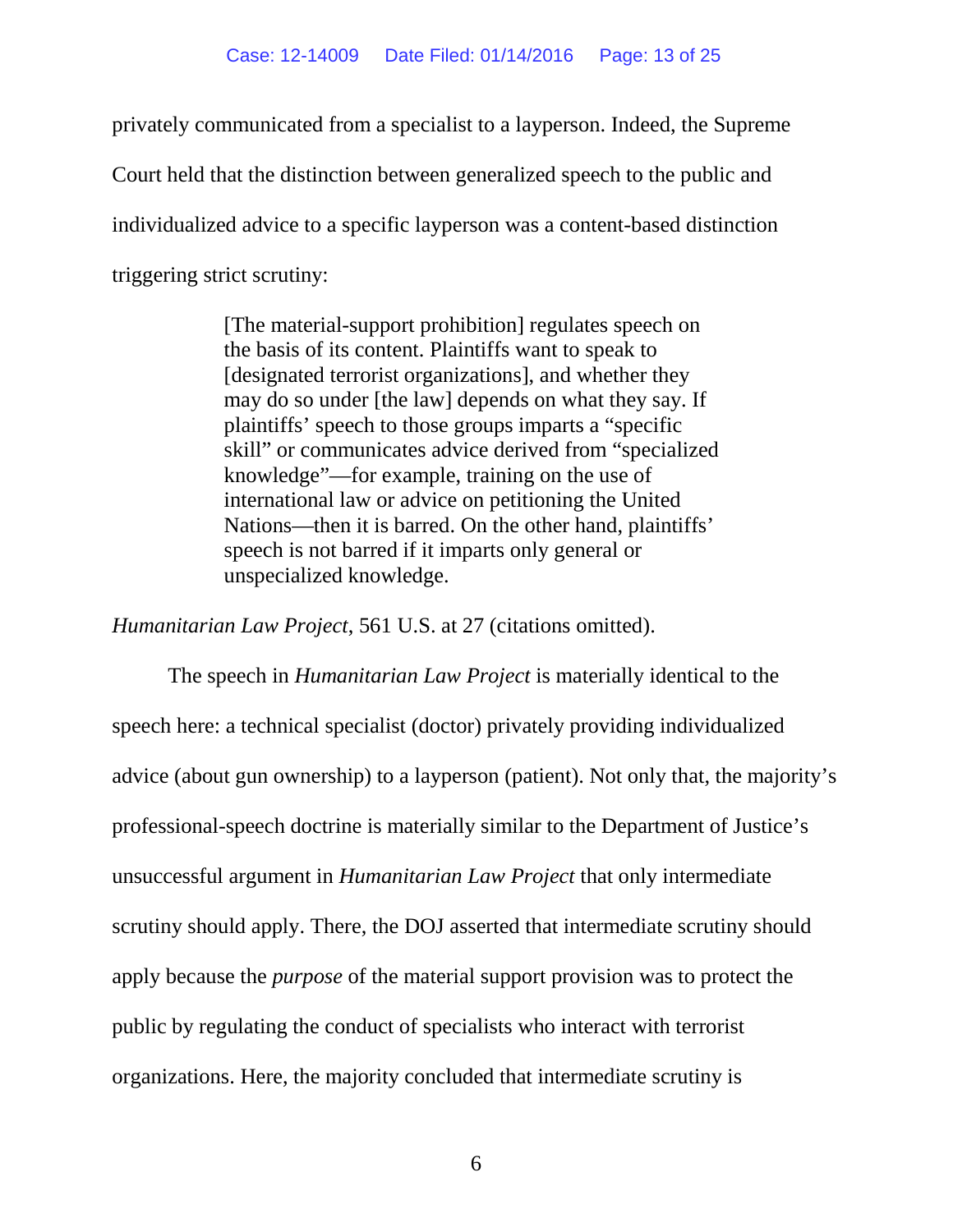#### Case: 12-14009 Date Filed: 01/14/2016 Page: 14 of 25

appropriate because the *purpose* of the challenged statute is to regulate the medical profession and the physician's fiduciary obligation to the patient.

But, as the Supreme Court has repeatedly held, the legislature's laudable *purpose* does not allow a law to escape strict scrutiny. Just last Term, the Supreme Court forcefully emphasized that "[i]nnocent motives do not eliminate the danger of censorship presented by a facially content-based statute, as future government officials may one day wield such statutes to suppress disfavored speech." *Reed v. Town of Gilbert*, 135 S. Ct. 2218, 2229 (2015). The basic premise of the panel majority's doctrinal analysis—that regulations of "professional speech" are subject to diminished scrutiny because the legislature's goal is to regulate the professionalclient relationship—has not just been rejected by the Supreme Court. It has been rejected *repeatedly*.

The Supreme Court's analysis in *Reed* also undermines the idea of a professional-speech exception in a second way. In that case, the Supreme Court not only confirmed that strict scrutiny applies to *content-based* restrictions on speech, it specifically warned that government must not be allowed to evade strict scrutiny by using *speaker*-based laws to control content. *Id.* at 2230–31. The professionalspeech exception announced by the panel, though, would seem to allow exactly that. Here, the distinction drawn by Florida law is undeniably speaker-based: One class of people (licensed physicians) may not make inquiries about firearms, while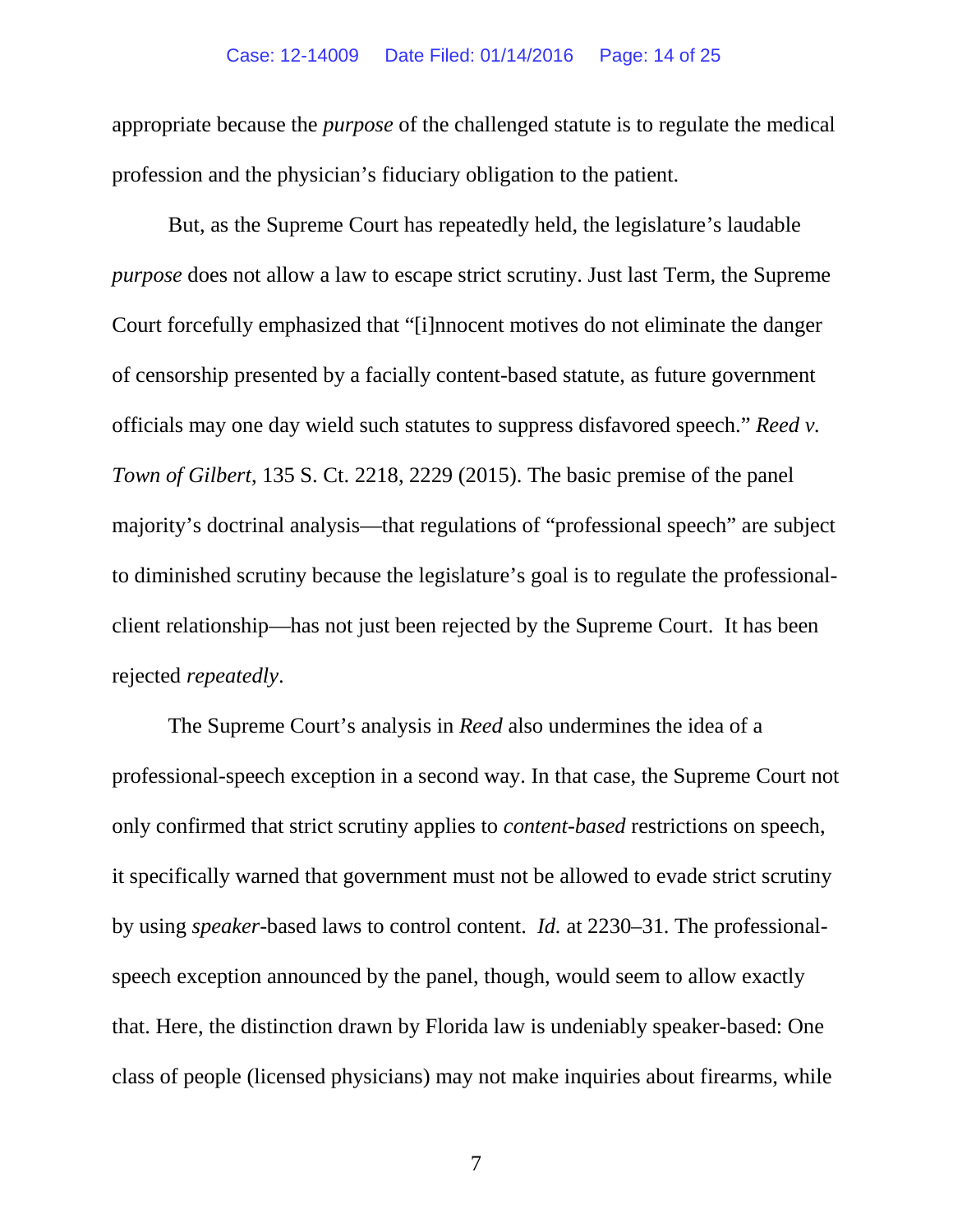#### Case: 12-14009 Date Filed: 01/14/2016 Page: 15 of 25

essentially everyone else can. And the reason the law is speaker-based is because its purpose is to control content: As the panel makes clear, this restriction on physician speech exists because Florida is concerned that physicians speaking in this context and on this topic will be excessively persuasive. *See infra* Part II.

These repeated rejections of the basic ideas behind a professional-speech exception to the First Amendment must be weighed against whatever support for such an exception can be found in the Supreme Court's jurisprudence. And that support is scanty: The single strongest statement in support of the panel majority's proposed exception is Justice White's three-Justice concurrence in *Lowe v. S.E.C.*  472 U.S. 181, 228-30 (1985) (White, J., concurring in result). The analysis in Justice White's 30-year-old concurrence—which the panel has used as a guide in each of its three opinions in this matter (*see*, *e.g.*, slip op. 40)—has proven influential in the courts of appeals, but has never even been cited by the Supreme Court. Indeed, just three years after *Lowe*, the Supreme Court implicitly rejected Justice White's reasoning, making clear that it had never decided that occupational licensure is "devoid of all First Amendment implication" or "subject only to rationality review." *Riley v. Nat'l Fed'n of the Blind of N.C.*, *Inc.*, 487 U.S. 781, 801 n.13 (1988).

This lack of support in the existing doctrine for a professional-speech exception matters because the Supreme Court has made abundantly clear that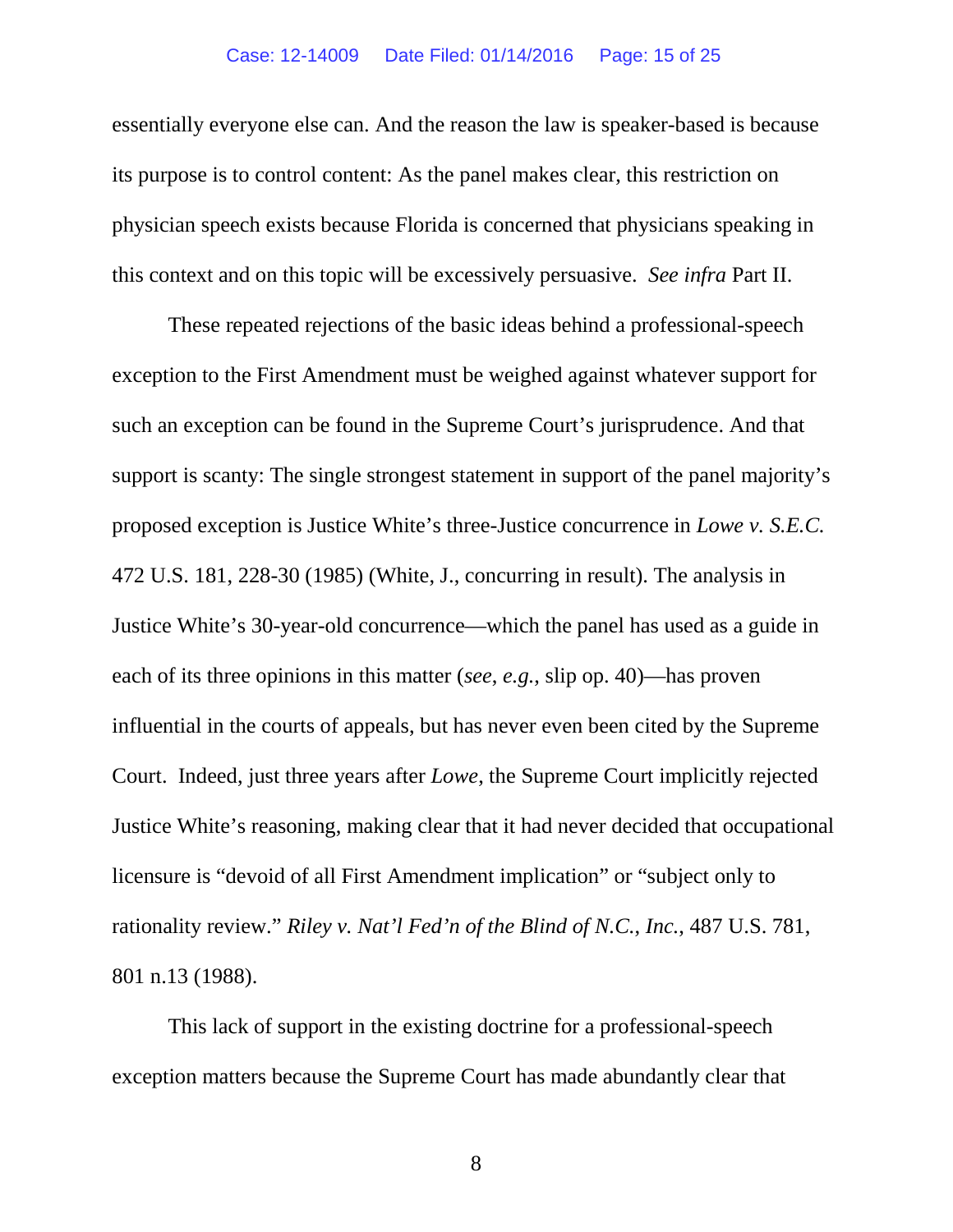lower courts do not have carte blanche to create new exceptions to the First Amendment. Nowhere is this principle clearer than in the Supreme Court's decision in *United States v. Stevens*, 559 U.S. 460 (2010). That case involved a federal law criminalizing the sale or possession of depictions of unlawful animal cruelty. *Id.* at 464–65. The government defended the law by arguing that depictions of unlawful animal cruelty are analogous to child pornography and should be similarly outside the protections of the First Amendment. *Id.* at 468-69. The Supreme Court rejected this argument, outlining a specific procedure federal courts must follow in identifying categories of speech that are outside the normal bounds of the First Amendment. As the Court explained, federal courts simply do not have a "freewheeling authority to declare new categories of speech outside the scope of the First Amendment" on the basis of "an ad hoc balancing of relative social costs and benefits." *Id.* at 470, 472. Instead, the appropriate inquiry is whether the given category of speech has historically been treated as unprotected. *Id.*at 470; *accord Brown v. Ent. Merchs. Ass'n*, 131 S. Ct. 2729, 2734 (2011) ("[N]ew categories of unprotected speech may not be added to the list by a legislature that concludes certain speech is too harmful to be tolerated."). Despite the panel's lengthy explanation of the scope of the professional-speech exception, its opinion never even mentions the test articulated by *Stevens*, much less points to historical evidence sufficient to meet it.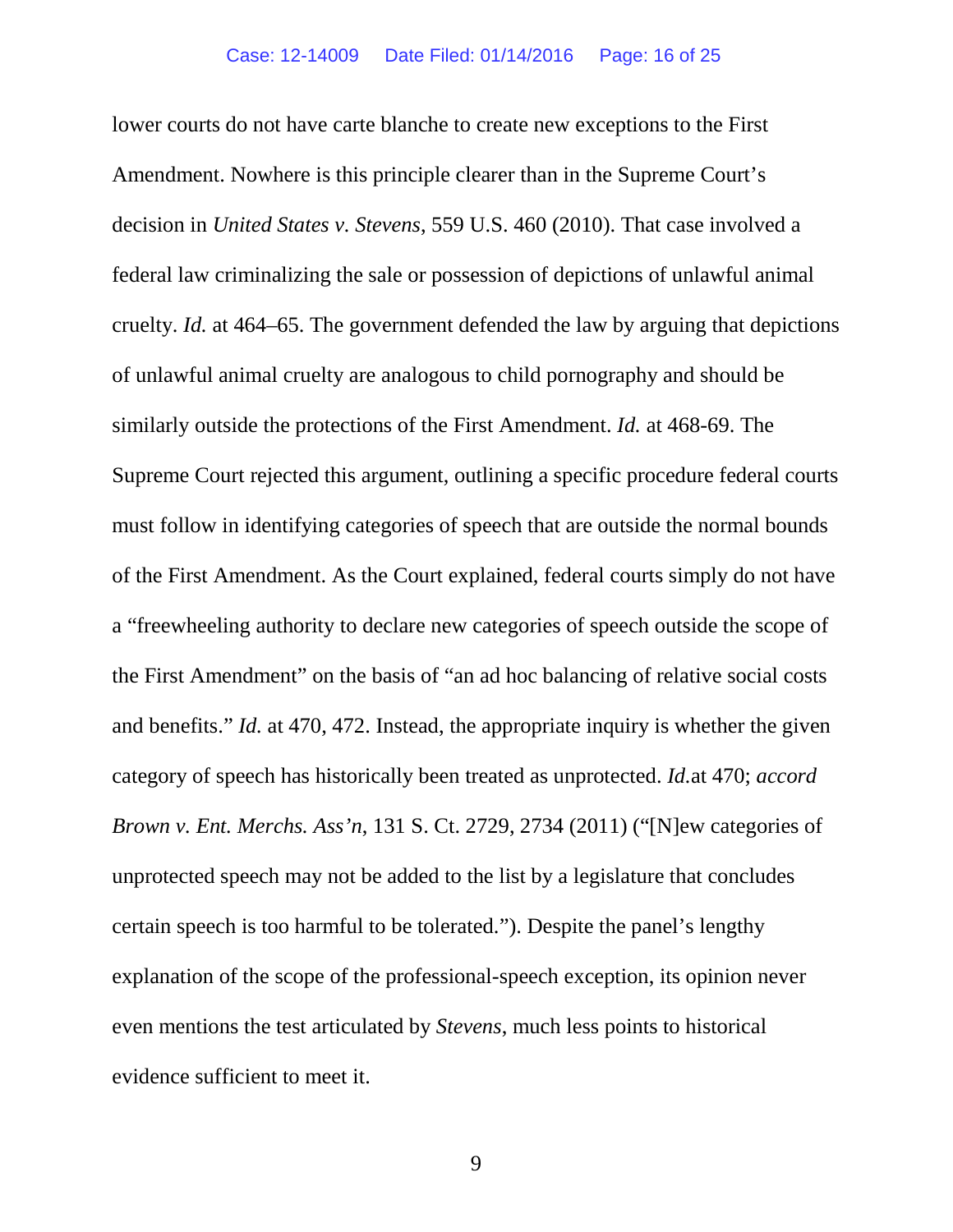To be clear, rejecting the panel majority's idea of a professional-speech exception would not mean that vast swaths of professional regulation would be facially invalid under the First Amendment. After all, relatively little professional conduct consists of pure speech: Doctors conduct physical examinations and exercise the legal authority to prescribe controlled substances, while lawyers file briefs on behalf of clients.<sup>[1](#page-21-0)</sup> Rejecting a professional-speech exception simply means that the government will not be permitted to use its power to regulate the professions to suppress pure speech—as it has done in this case. *See also Rosemond v. Markham*, No. 13-42-GFVT, 2015 U.S. Dist. LEXIS 134214, 2015 WL 5769091 (E.D. Ky. Sept. 30, 2015) (rejecting Kentucky's attempt to apply psychologist-licensing law to unlicensed newspaper advice columnist). The Supreme Court has consistently managed to review restrictions on speech, including restrictions that impede the individualized advice of experts, without creating a new doctrinal exception for professional speech. En banc review should be granted so that this Court can do the same.

# **II. The Government Never Has an Interest Under Any Standard of Review, Much Less a Compelling Interest Under Strict Scrutiny, in Suppressing Speech Because It Might Be Persuasive.**

En banc review should also be granted to correct a serious and dangerous error the panel majority's opinion has inserted into the law of the First

<span id="page-21-0"></span><sup>&</sup>lt;sup>1</sup> This brief, of course, consists of "speech," but the clerk's office of the Eleventh Circuit is not a public forum in which *Amicus* has a right to engage in such speech.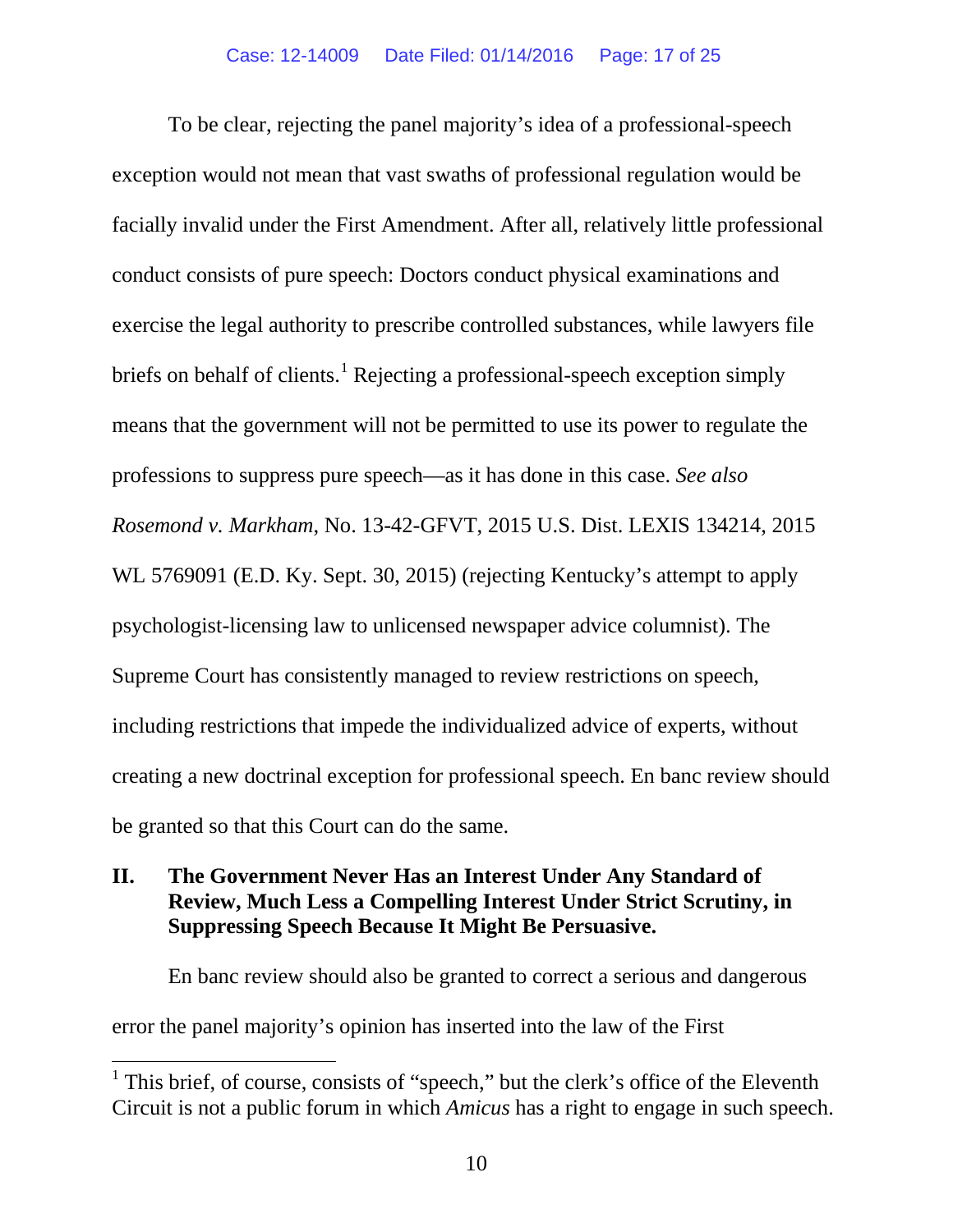Amendment. The majority, applying strict scrutiny out of an abundance of caution, held that the government has a compelling interest in regulating the discussion of guns by doctors because the imbalance of power between a doctor and a patient may make the doctor's views especially persuasive. This holding is anathema to the First Amendment and threatens to undermine the bedrock of free-speech jurisprudence. The Supreme Court has made it absolutely clear that the government has no authority to suppress or manipulate a speaker's truthful message about lawful conduct simply because the government fears that the speaker may persuade his or her listener.

It is well settled that content-based restrictions on speech are "presumptively unconstitutional" and survive only if the government "proves" that its restrictions "are narrowly tailored to serve compelling state interests." *Reed*, 135 S. Ct. at 2226. This is the highest burden in constitutional law.

As this Court and the Supreme Court have long recognized, content-based regulations are pernicious because the government seeks to manipulate beliefs and behavior by manipulating or suppressing messages that the government does not want its citizens to hear. "Ceding to any government the power to police expression on the basis of its message poses the most obvious threat to Americans' most fundamental liberties: the freedom of speech and the freedom of conscience." *Dana's R.R. Supply v. Florida*, 807 F.3d 1235, 1248 (11th Cir. 2015). "If there is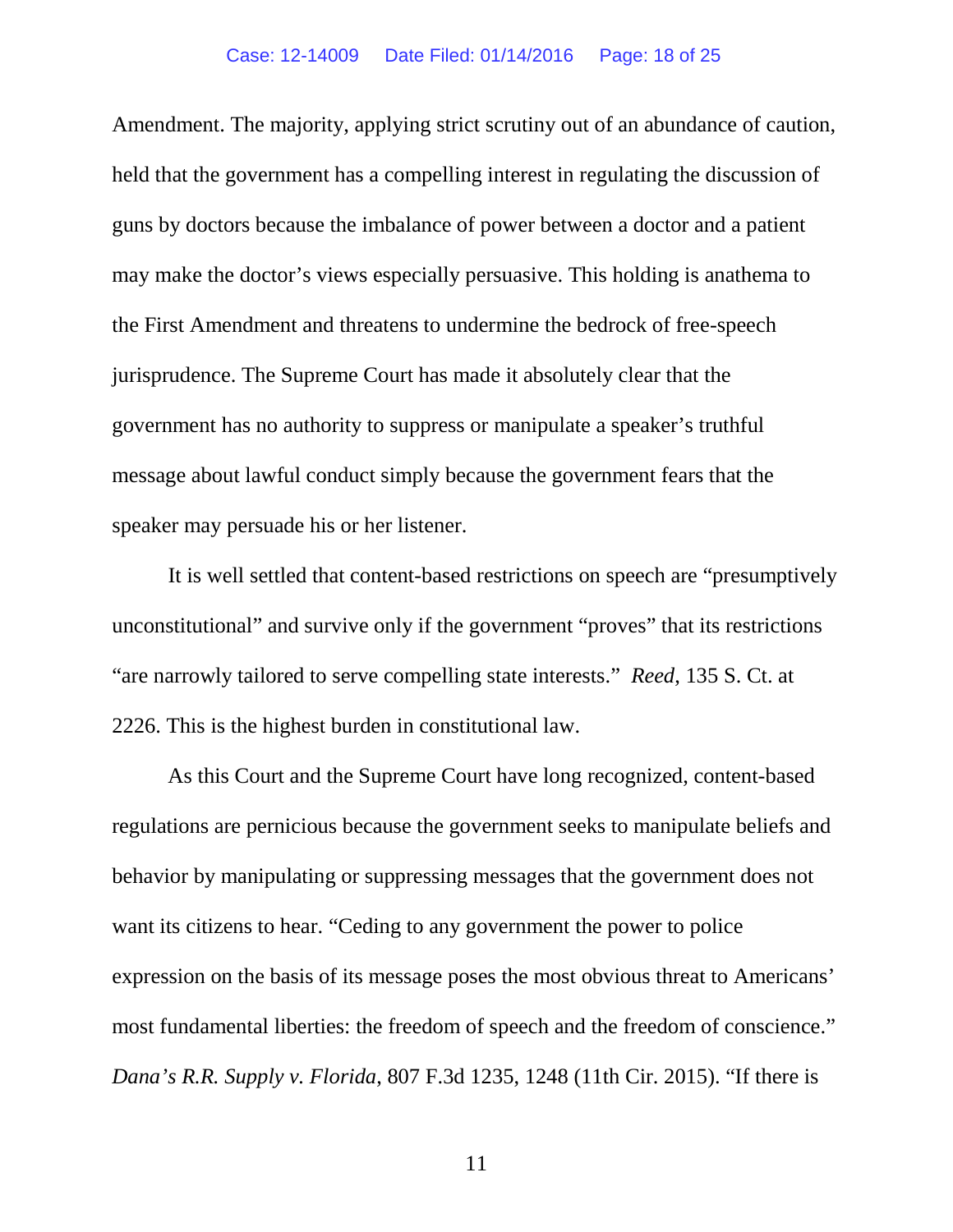#### Case: 12-14009 Date Filed: 01/14/2016 Page: 19 of 25

any fixed star in our constitutional constellation, it is that no official, high or petty, can prescribe what shall be orthodox in politics, nationalism, religion, or other matters of opinion or force citizens to confess by word or act their faith therein." *W. Va. State Bd. of Educ. v. Barnette*, 319 U.S. 624, 642 (1943).

The majority's strict-scrutiny analysis below turns these venerable propositions on their head, treating the potential *persuasiveness* of speech as a potential harm that the government has a *compelling* interest in preventing through enforced silence. In the majority's view, the "compelling interest in protecting the fundamental right to keep and bear arms" justifies "protecting patients from irrelevant questioning about guns that could dissuade them from exercising their constitutionally guaranteed rights." Slip op. 61.

Although recognizing that content-based regulations of speech ordinarily fail, the majority posits that there is something special about the nature of the speaker-listener relationship here—namely, a doctor-patient relationship—that supplies a compelling reason for regulation. The majority identifies the purportedly "obvious problem" of "the significant imbalance of power between patient and doctor behind the closed doors." Slip op. 61–62.

Yet even if it were true that doctors are particularly persuasive based on their expertise and position of trust, the government never has an interest, under any standard of review, in suppressing truthful speech about lawful conduct simply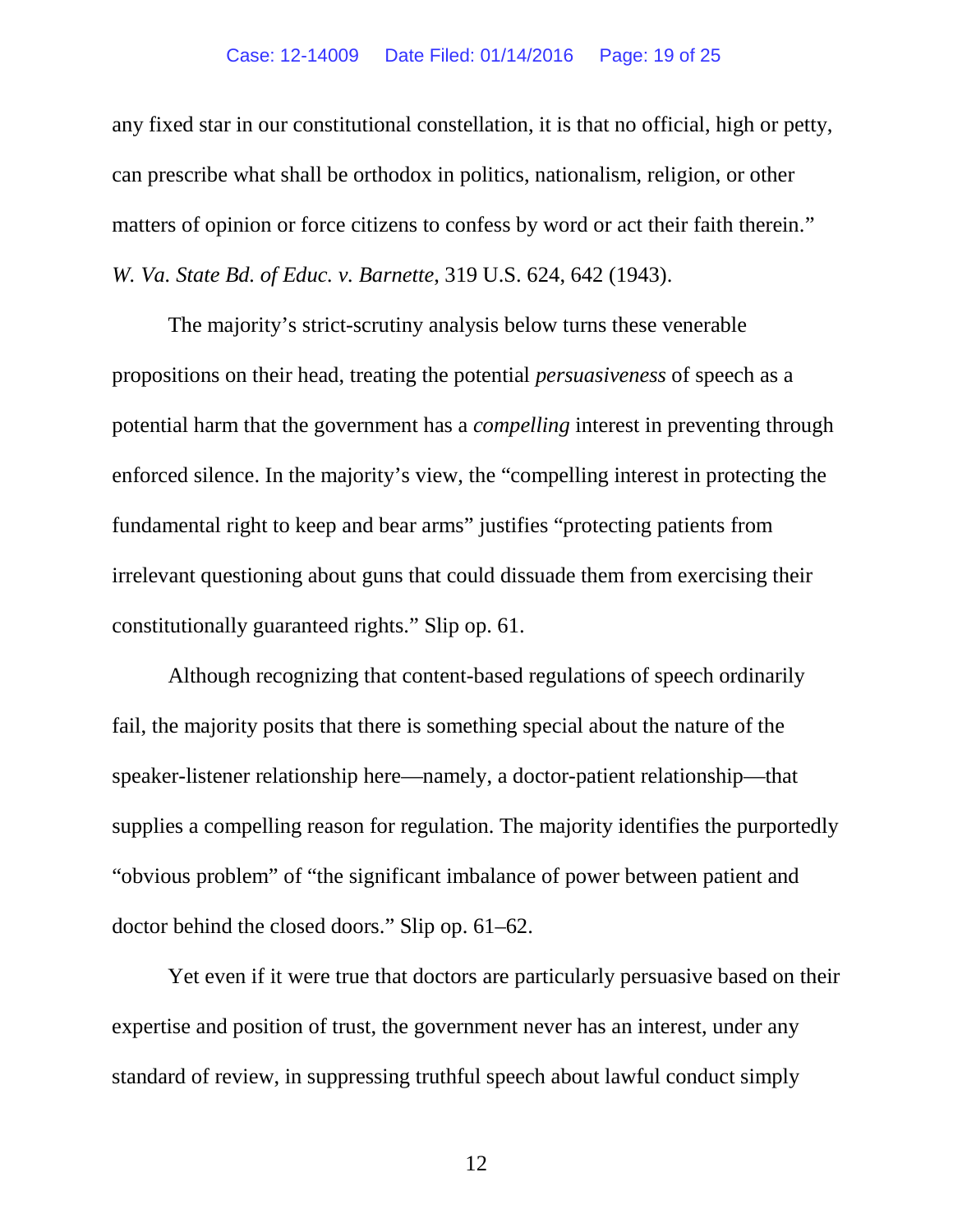because citizens may be persuaded. As Justice Thomas aptly put it, when "the government's asserted interest is to keep legal users of a product or service ignorant in order to manipulate their choices . . . such an 'interest' is *per se*  illegitimate." *44 Liquormart v. Rhode Island*, 517 U.S. 484, 518 (1996) (Thomas, J., concurring).

The Supreme Court has consistently rejected the proposition that the government ever has the authority, under any standard, to regulate speech about lawful conduct to equalize speakers and listeners to diminish the former's persuasiveness. The Supreme Court recently made this clear in the medical context in *Sorrell v. IMS Health, Inc.*, 131 S. Ct. 2653 (2011). In that case, Vermont forbade drug marketers from using data about a physician's prescribing patterns when making an in-office presentation to a physician. As in the majority opinion below, Vermont in *Sorrell* relied on statements in the legislative record suggesting that "'unwanted pressure occurs' when doctors learn that their prescription decisions are being 'monitored'" by drug marketers. *Id.* at 2670. The Supreme Court held that the suppression of speech on account of its supposedly pressureladen persuasiveness "is contrary to basic First Amendment principles." *Id.* "Speech remains protected even when it may 'stir people to action,' 'move them to tears,' or 'inflict great pain.'" *Id.* (quoting *Snyder v. Phelps*, 562 U.S. 443, 460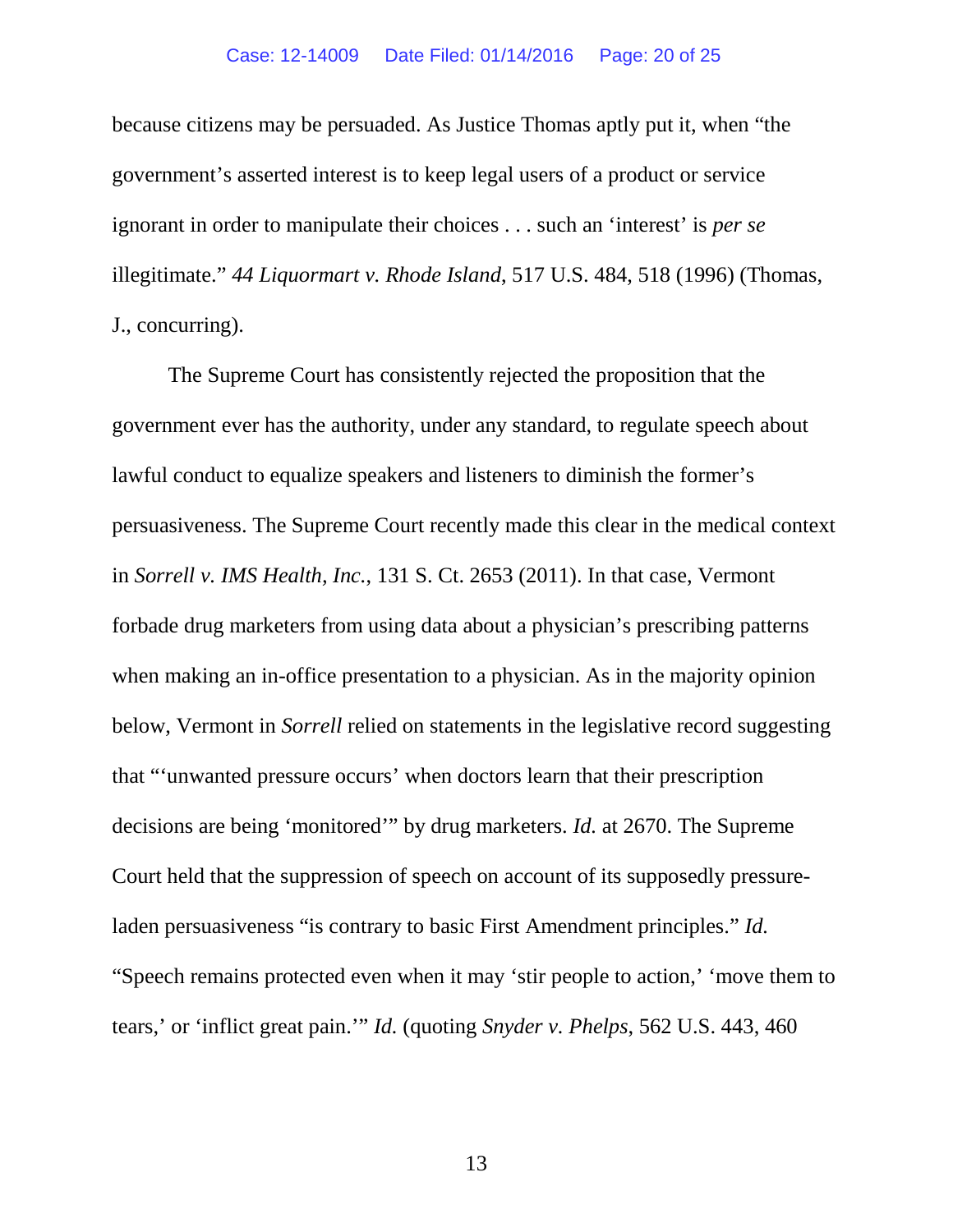(2011)). In short, "the fear that speech might persuade provides no lawful basis for quieting it." *Id.*

Likewise, in the campaign-finance context, the Supreme Court specifically rejected the argument that the political speech of corporations could be suppressed because "the worth of speech 'does not depend upon the identity of its source.'" *Citizens United v. FEC*, 558 U.S. 310, 349 (2010) (quoting *First Nat'l Bank v. Bellotti*, 435 U.S. 765, 777 (1978)); *see also Davis v. FEC*, 554 U.S. 724, 742 (2008) ("Leveling electoral opportunities means making and implementing judgments about which strengths should be permitted to contribute to the outcome of an election" when "[t]he Constitution . . . confers upon voters, not Congress, the power" to make political decisions).

\* \* \*

Ultimately, the error in the panel majority's strict-scrutiny discussion is the same as the error in the panel's professional-speech discussion: It assumes that government has a freer hand to regulate pure speech where the speaker may be particularly influential. But, as this case clearly demonstrates, the conversations that happen between a doctor and her patient—or a lawyer and his client, or any other professional and her customers—frequently have political salience. And it is not difficult to imagine the invidious consequences of allowing the majority opinion to stand: Legislatures may well want to restrict the way lawyers talk to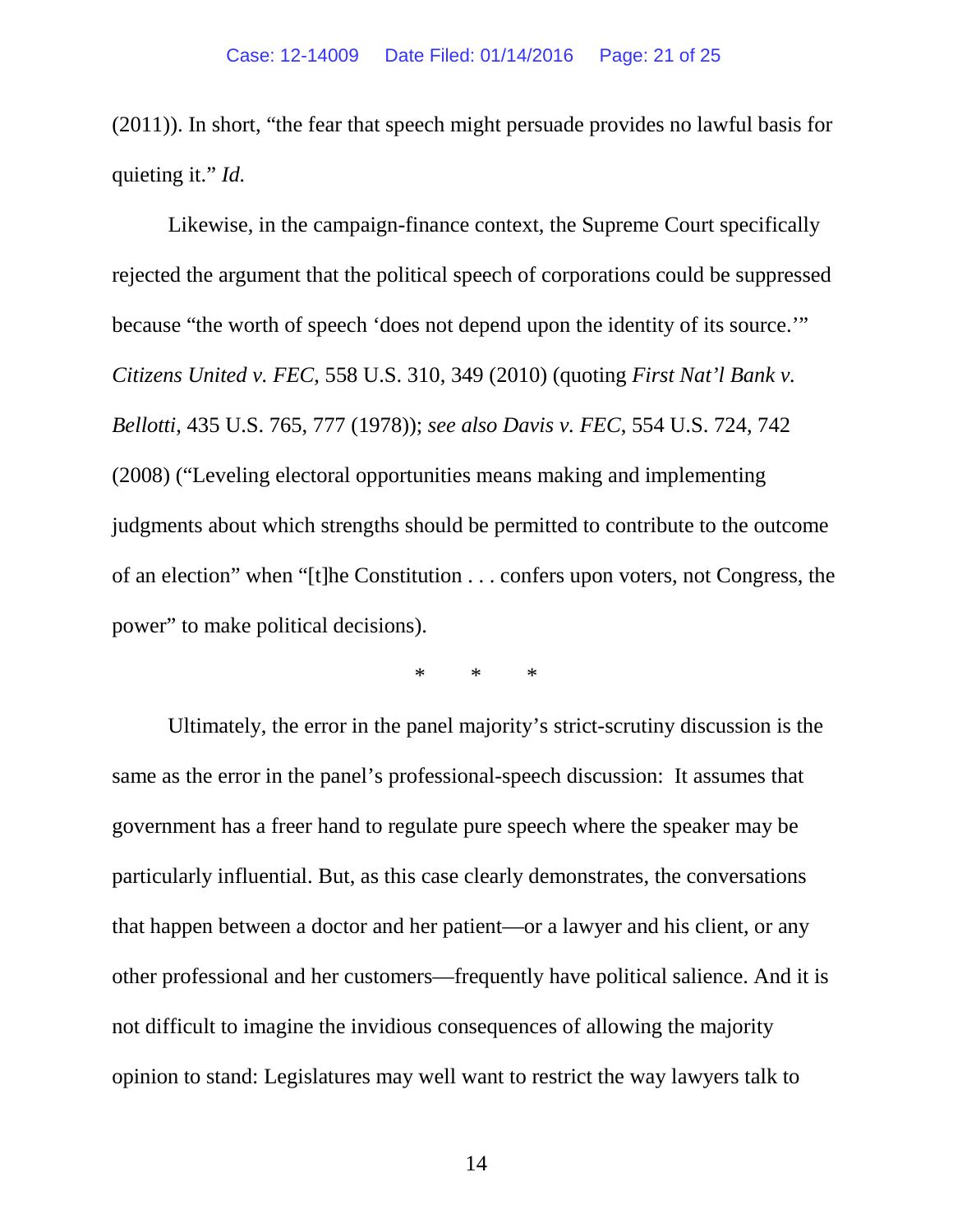their clients about marriage, lest clients be persuaded to exercise their fundamental right to marry in a way the legislature does not like. Legislatures may well want to restrict the way psychologists talk to their patients about abortion, lest patients be persuaded to exercise their right to abortion in a way the legislature does not like. Legislatures may want to restrict the way financial advisors talk about taxes, lest their customers be persuaded to vote (or not vote) for sweeping tax reform. The list goes on. Rather than try to parse which restrictions on speech are attempts to squelch political dialogue and which are not, the Supreme Court has articulated clear, straightforward rules: Content-based restrictions on speech are subject to strict scrutiny, and government cannot justify its restrictions on speech by asserting that the speech will be dangerously persuasive to its listeners. The panel majority abandons both of these rules in favor of a needlessly complex analysis that conflicts with Supreme Court precedent and will cause tremendous problems in future First Amendment cases in this Circuit. Rehearing en banc should be granted.

### **CONCLUSION**

For the foregoing reasons, this case should be reheard en banc.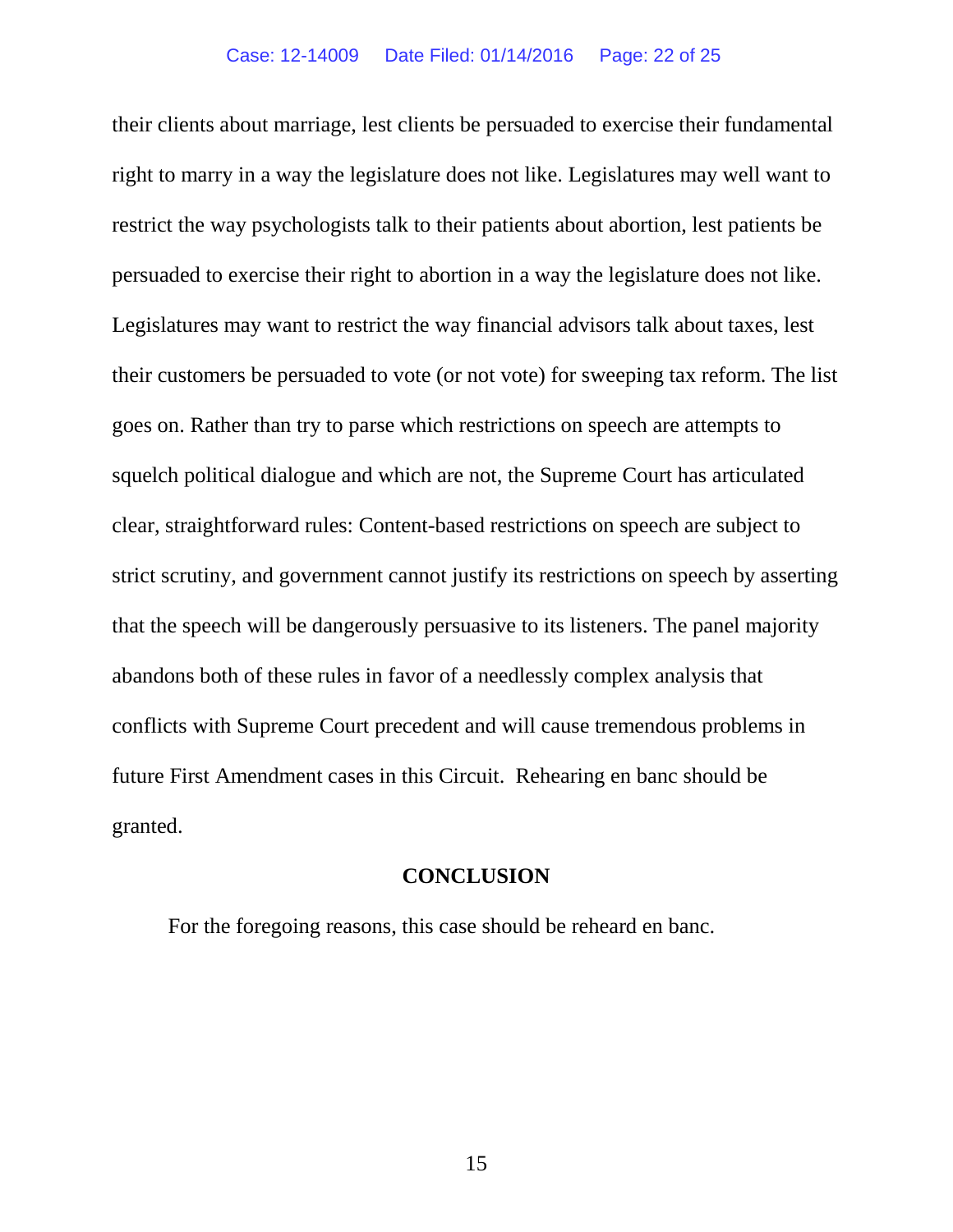/s/ Paul Sherman

**INSTITUTE FOR JUSTICE** Paul M. Sherman (DC Bar No. 978663) Robert J. McNamara (VA Bar No. 73208) Jeff Rowes (NY Bar No. 4211991) 901 North Glebe Road, Suite 900 Arlington, VA 22203-1854 Tel: (703) 682-9320 Fax: (703) 682-9321 Email: psherman@ij.org, rmcnamara@ij.org, jrowes@ij.org *Attorneys for Amicus Curiae*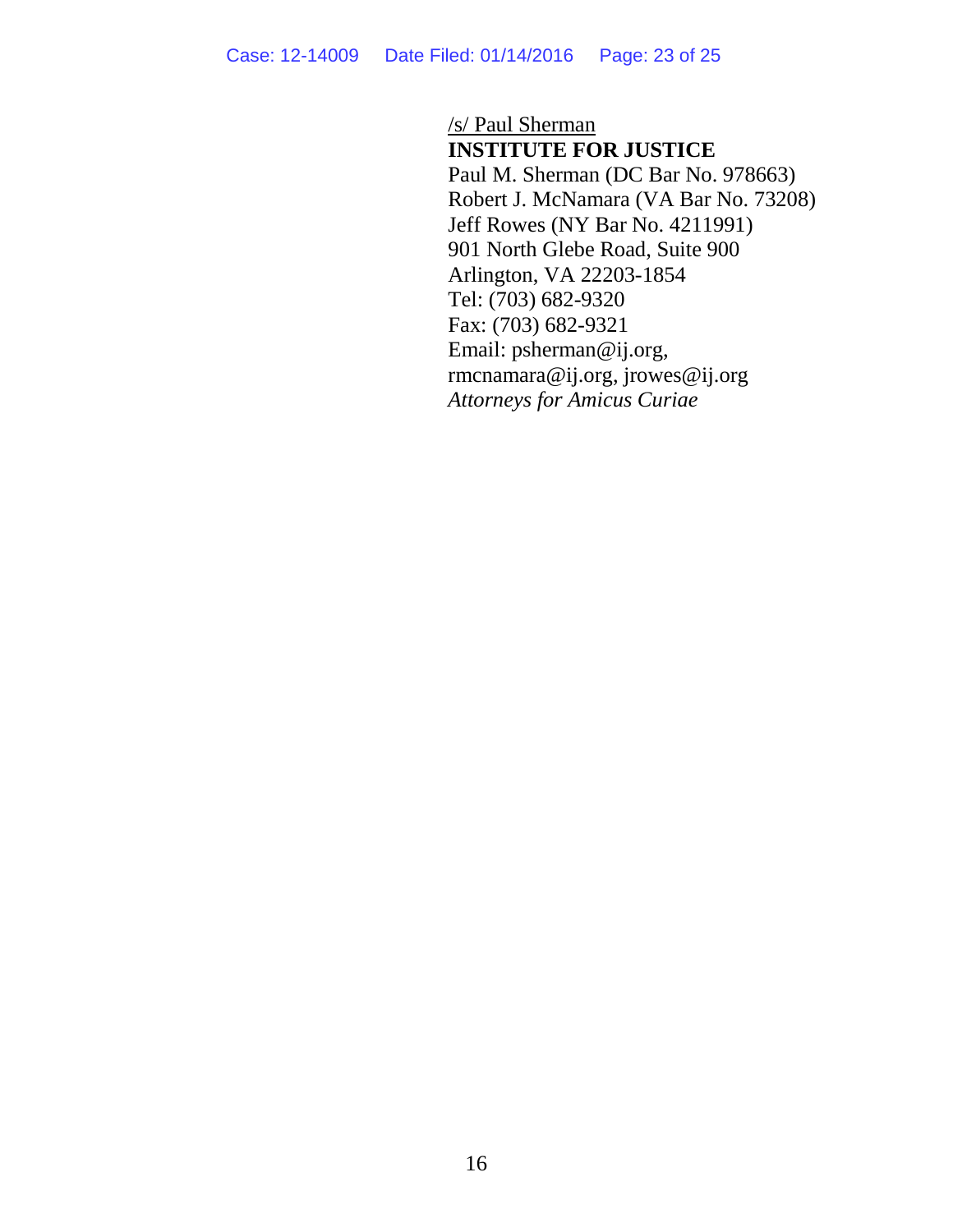# **CERTIFICATE OF FILING AND SERVICE**

I hereby certify that on this 14th day of January, 2016, I caused this Brief of

*Amicus Curiae* Institute for Justice in Support of the Petition for Rehearing *En*

*Banc* to be filed electronically with the Clerk of the Court using the CM/ECF

System, which will send notice of such filing to the following registered CM/ECF

users:

Edward M. Mullins ASTIGARRAGA DAVIS MULLINS & GROSSMAN, P.A. 701 Brickell Avenue, 16th Floor Miami, Florida 33131-2847 Telephone: (305) 372-8282

Jonathan E. Lowy BRADY CENTER TO PREVENT GUN VIOLENCE 840 First Street NE, Suite 400 Washington, D.C. 20002 Telephone: (202) 370-8104

Douglas H. Hallward-Driemeier Mariel Goetz ROPES & GRAY LLP 2099 Pennsylvania Ave., NW Washington, D.C. 20006 Telephone: (202) 508-4600

Erin R. Macgowan Alexandra L. Roth ROPES & GRAY LLP Prudential Tower 800 Boylston Street Boston, Massachusetts 02199-3600 Telephone: (617) 951-7000

*Counsel for Petitioners*